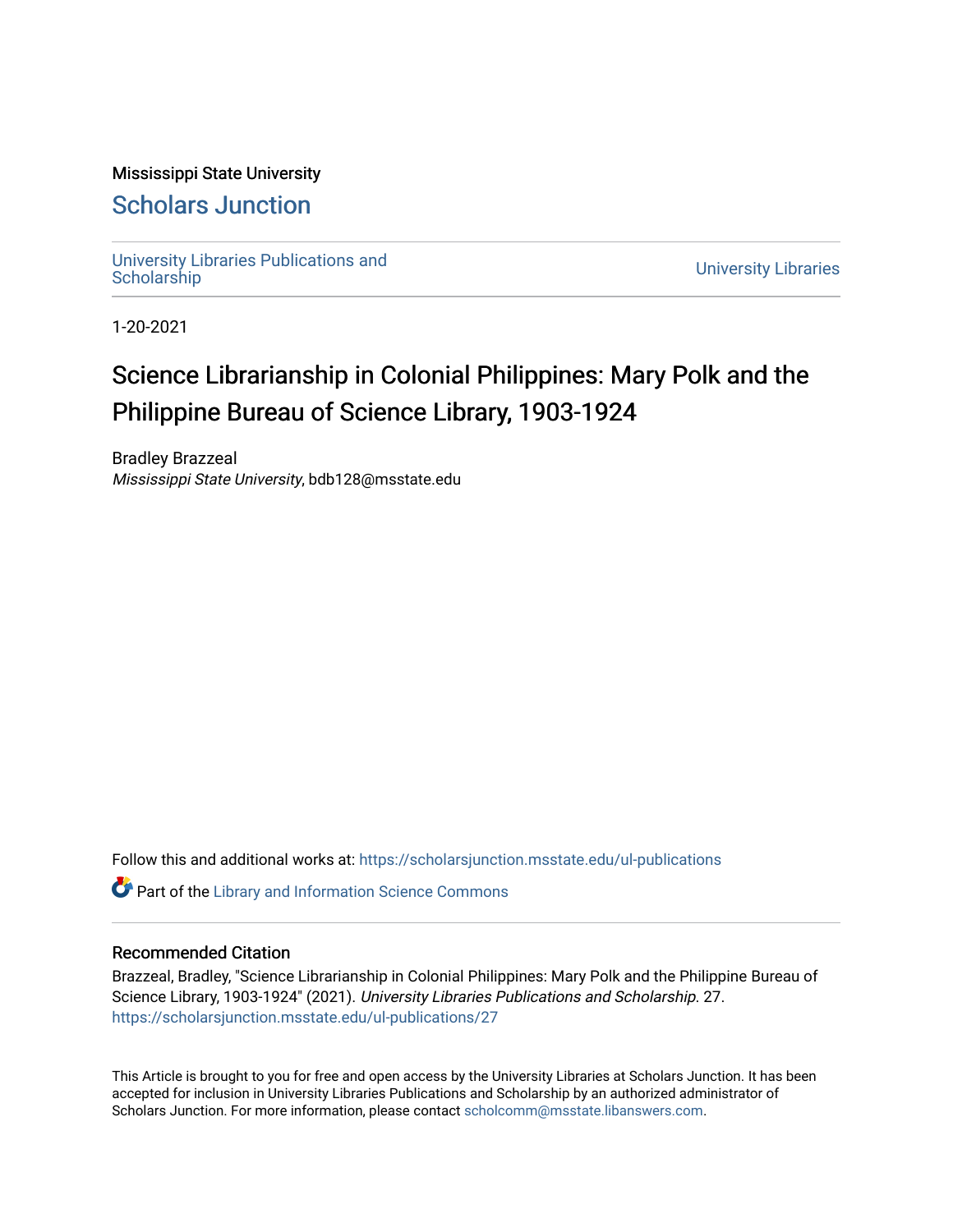This is an Accepted Manuscript version of the following article, accepted for publication in Science & Technology Libraries

Brazzeal, Bradley. "Science Librarianship in Colonial Philippines: Mary Polk and the Philippine Bureau of Science Library, 1903-1924." Science & Technology Libraries 40, no. 2 (2021): 154-171. [https://doi.org/10.1080/0194262X.2020.1864568.](https://doi.org/10.1080/0194262X.2020.1864568)

It is deposited under the terms of the Creative Commons Attribution-NonCommercial License [\(http://creativecommons.org/licenses/by-nc/4.0/\)](https://creativecommons.org/licenses/by-nc/4.0/), which permits non-commercial re-use, distribution, and reproduction in any medium, provided the original work is properly cited.

# **Science Librarianship in Colonial Philippines: Mary Polk and the Philippine Bureau of Science Library, 1903-1924**

Bradley Brazzeal Mississippi State University Libraries P.O. Box 5408 Mississippi State, MS 39762 USA bbrazzeal@library.msstate.edu

The Spanish-American War of 1898 ushered in decades of American rule in the Philippines. American colonial administrators established a bureaucracy that included the Bureau of Government Laboratories, later known as the Bureau of Science, which would serve as a central laboratory and also conduct research in the biological sciences, chemical sciences, ethnology, and more. A crucial component of the work of the Bureau was its library, which was headed from 1903 to 1924 by Mary Polk. This article is a study of Polk, the environment in which she worked, and her lasting impact on Philippine librarianship.

Keywords: library history, Mary Polk, Philippine Bureau of Science

## **Introduction**

On December 10, 1898, the United States and Spain signed the Treaty of Paris, formally ending the Spanish-American War that began in April of that year. For twenty million dollars, the United States took possession of the Philippine Islands and joined the ranks of Western colonial powers in Asia. After a period of military rule, President William McKinley appointed a civilian Philippine Commission, led by future U.S. President William H. Taft, to govern the colony. The Commission, which reported to the Secretary of War, exercised legislative authority beginning in September 1900 and executive authority beginning in July 1901 (Kramer 2006).<sup>1</sup>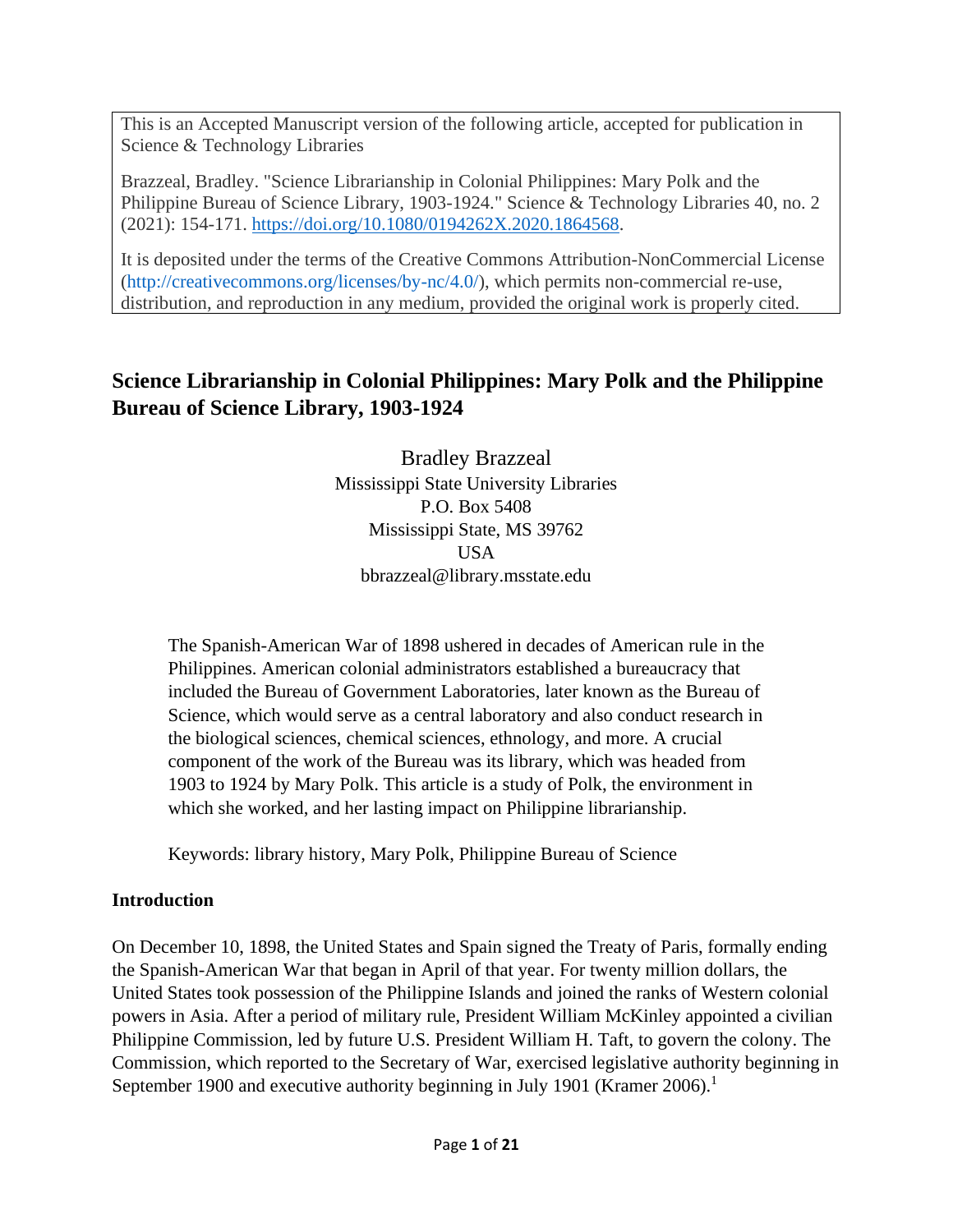The Philippine Commission "sought to introduce modern ideas and scientific practices that would harness the full potential of the colony's natural resources" (Pagunsan 2017, 34). On September 1, 1901, the Commission divided the various government bureaus among themselves, with Dean C. Worcester becoming Secretary of the Interior. Bureaus reporting to Worcester included the following: Agriculture, Forestry, Government Laboratories, Health, Mining, Non-Christian Tribes, Public Lands, and Weather (Worcester 1921). Several of these had antecedents under the Spanish regime, and the Manila Observatory, which became the Weather Bureau, was a well-established Jesuit-run institution long before the arrival of the Americans (Anderson 2007). The Commission added three Filipinos to their ranks, though they were not given any government bureaus to oversee (Worcester 1921). Among these was T. H. Pardo de Tavera, a renowned Sorbonne-trained physician and scholar who had written *Plantas Medicinales de Filipinas* a decade earlier (Kramer 2006; Merrill 1903).

Over the next three decades, thousands of Americans would answer the call for participation in the colonial project as members of the Philippine Civil Service. Among these were many scientists and those who would provide supportive roles for them. The latter included Mary Polk, who went to the Philippines as a personal secretary but became one of the individuals by whom "the foundation of Philippine librarianship was forged" (Hernandez 2001, 336). As the librarian of the Bureau of Science, she would be the face of science librarianship in the Philippines for two decades. This article makes use of archival and other resources not readily available to others who have written biographical articles on Polk (Lopez 1970; Manuel 1955; Perez 1931), and it provides a broader context for understanding Polk's foundational work and her legacy.

#### **Overview of the Bureau of Science**

Dean Worcester had taught zoology at the University of Michigan, and he was one of the few Americans to have traveled widely in the Philippines before the Spanish-American War (Kramer 2006). While at Michigan, he was amazed at what he saw as the territorial nature of the different laboratories on campus. This led to "much duplication of instruction and of books, apparatus and laboratory equipment. Great economies might have been effected by the establishment of a central purchasing agency …" (Worcester 1921, 489). Now in the Philippines, Worcester had the opportunity to avoid this problem by the creation of the Bureau of Government Laboratories to "perform all of the biological and chemical work of the government under the directions of one chief" (Worcester 1921, 491). The work of the Bureau was not confined to the laboratory and soon expanded to include all aspects of botany, entomology, zoology, and more. In November of 1905, the Bureau of Government Laboratories and the Bureau of Mines were combined to form the Bureau of Science, and in the following year, the Bureau began ethnological research (Cox 1918b).

The Bureau was led by four directors during Polk's time. Paul C. Freer, a renowned chemistry professor at the University of Michigan (and Worcester's brother-in-law), served as the first director from 1901 until his death from illness in 1912 ("Paul Caspar Freer" 1912). He was succeeded by Alvin Cox, a Bureau chemist since 1906. Cox resigned in 1919 and later led the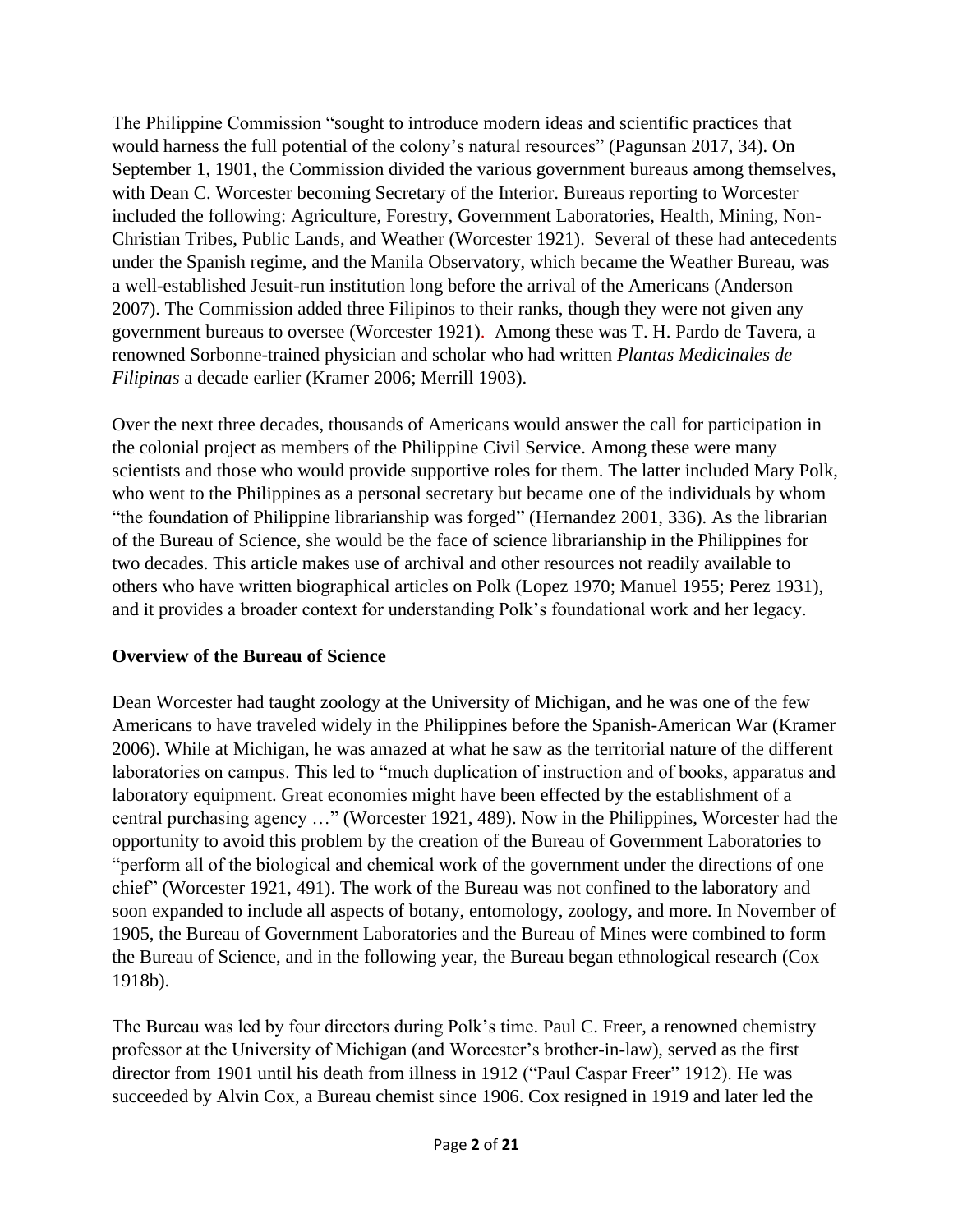California Bureau of Chemistry ("Personal Profile" 1958; Velasco and Baens-Arcega 1984). He was succeeded by long-time Bureau botanist Elmer D. Merrill, who resigned in early 1924 to join the University of California as Dean of the College of Agriculture. He would ultimately serve as director of Harvard's Arnold Arboretum (Schultes 1957). William H. Brown, a botanist who joined the bureau in 1911, then took the helm a month before Polk's death and served as director until 1933. In 1938, Brown went to Johns Hopkins University, where he was a lecturer and head of the botanical garden until his death the following year ("Brown, William Henry" 1955; DAC 1940). With Brown's retirement, the leadership of the Bureau was assumed by a Filipino, soil chemist Angel S. Arguelles, who would be at the helm until 1952. Arguelles would have known Polk well, since he had been with the Bureau for two decades before becoming director (Velasco and Baens-Arcega 1984).

## **Polk Before the Philippines**

Mary K. Polk was born to John M. and Eliza Polk on February 10, 1864, in Knox County, Indiana (Perez 1931; Polk 1912). She graduated with an A.B. in Philosophy from Indiana University in 1891 (Indiana University 1911), and after a year as an instructor of English at Vincennes University in Indiana, she headed to California, where she enrolled in the recently opened Leland Stanford Junior University as an Education major. <sup>2</sup> From Stanford, Polk received an A. B. in Education in January 1895 and an A. M. in English in May 1896. Among those whose time at Stanford overlapped with Polk's were Edwin B. Copeland, Richard C. McGregor, and Alvin Seale, who would become renowned scientists with whom Polk would work half a world away ("Alumni Notes" 1924; Stanford University 1910; Vincennes University 1893).

In a letter to Indiana University president Joseph Swain, Polk stated her postgraduation plans as follows: "When I've taught in a High School for a few years and studied abroad for some time, I hope I.U. or some other college may consider my services valuable enough to wish them" (Polk 1896). After two years at Santa Barbara High School, Polk decided to take a break from teaching and moved to Washington, DC ("Quads" 1901). On March 25, 1901, she wrote to Swain of her newfound career interest. "… I have become a stenographer and typewriter, having now two weapons instead of one with which to fight the battle of life. I am enjoying the year very much" (Polk, 1901a).

A few weeks later, Polk wrote to Swain that she would be going on a three-month trip to Europe. Before leaving, she would take a U.S. Civil Service examination, but she confessed that "I do not much expect anything from it, but thought it well to try my luck on the first thing that offered." She also expressed that her dream was to become a private secretary, such as the one who worked for Swain (Polk 1901b).

On November 25, 1901, Polk sent a letter to Swain from Honolulu, Hawaii. Her dreams of both living abroad and also becoming a private secretary were being realized through a position in the Philippine Civil Service as private secretary to Richard P. Strong, a specialist in tropical diseases who had served with the U.S. Army in the Philippines. Strong was now returning to Manila as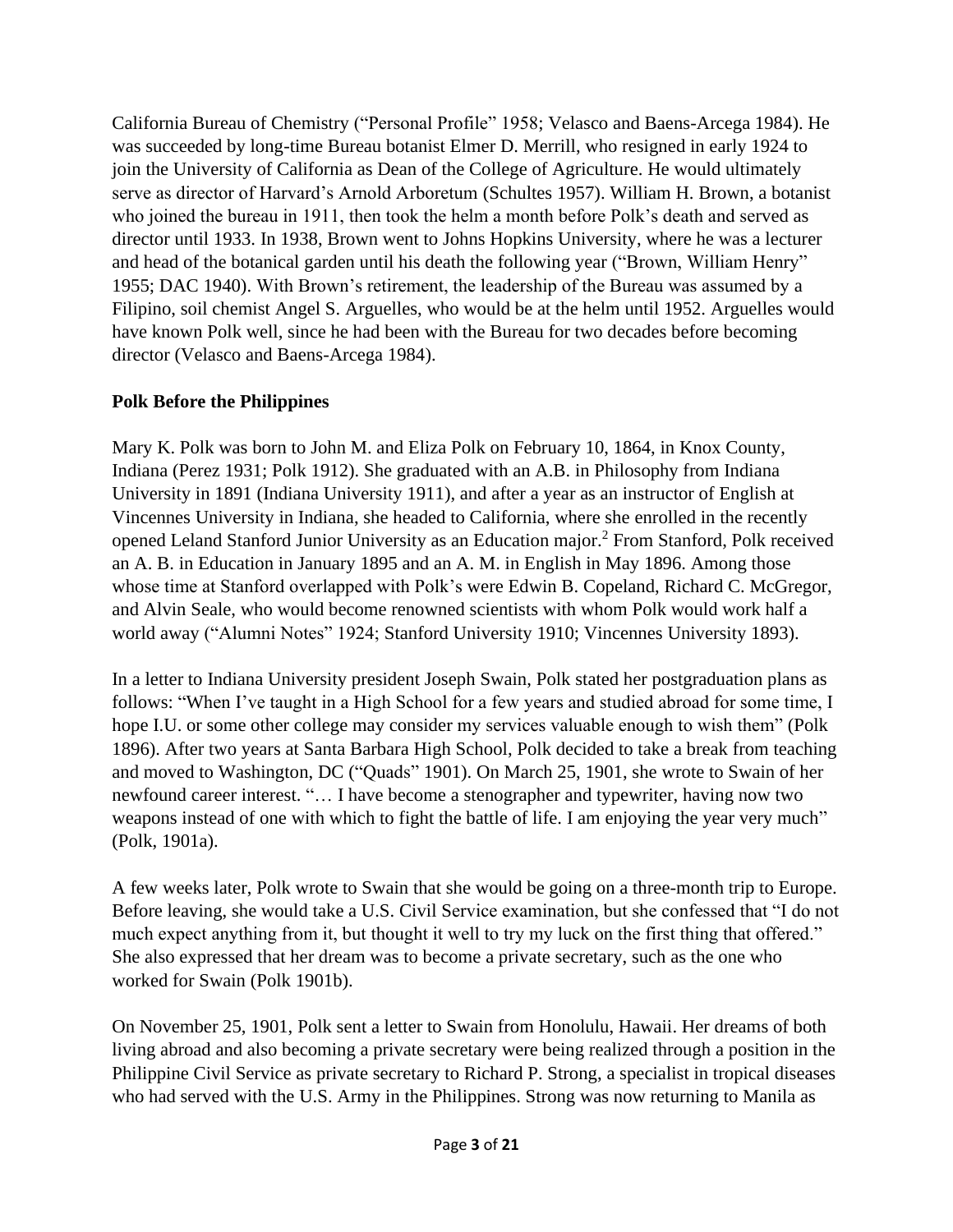the head of the Biological Laboratory, which was part of the newly created Bureau of Government Laboratories, and the two arrived in Manila on January 1, 1902 (Anderson 1999; Freer 1903; Polk 1901c).

According to a census that took place the following year, the Philippine capital had a population of over 200,000, including 4,300 American-born residents. One version of the census report included excerpts from a speech by Governor Taft in which he suggested that most American residents were "holding the Filipino up to contempt, exposing all his supposed vices, and giving him no credit whatever for any virtues" (USBC 1904, p. 9; USBC 1905). Taft's observations were echoed by Wayne C. Welborn, deputy chief of the Bureau of Agriculture, who noted in a letter home in 1903 that "[t]he average American here has a very poor opinion of [Filipinos]. Most Americans here are from North of Mason and Dixon's Line. They are particularly rabid in their opinion of the Filipino …" (Welborn 1903). Figure 1 shows Mary Polk and many of her Bureau of Science colleagues in a photograph taken around 1915.



Figure 1. Mary Polk and colleagues. Part of larger photo entitled "Scientific Staff of the Bureau of Science." Photo is in the public domain. (Source: Cox 1915).

## **Beginning of the Bureau of Science Library**

In his first annual report for the Bureau, Freer stated that "[a] necessary feature of scientific investigation is an adequate reference library, and it goes without saying that the bureau of government laboratories must be equipped with such an adjunct to work" (Freer 1903, 548). There was certainly a dearth of scientific literature in the Philippines when Freer wrote. Elmer D. Merrill, who transferred from the Bureau of Agriculture to the Bureau of Government Laboratories in 1903, noted that some valuable scientific collections in Manila were destroyed by fire in 1897 and later during American military operations (Cox 1918b; Merrill 1903). Merrill stated in his annual report for 1902 that "six or eight thousand dollars are imperatively needed for books which are not obtainable in Manila" (Lamson-Scribner 1903, 601), and Bureau entomologist Charles S. Bank complained about the lack of literature for his field, noting that he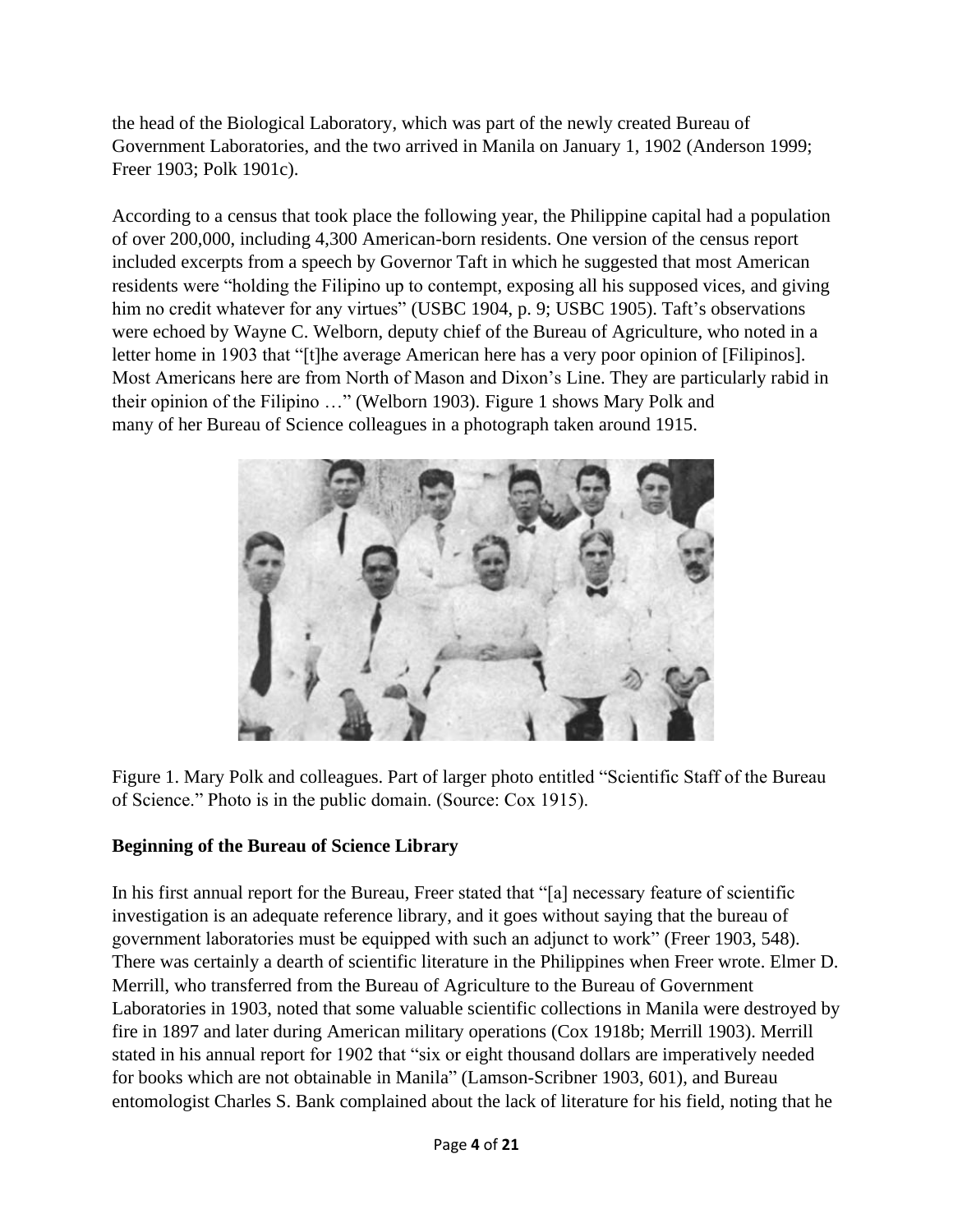"has depended almost entirely upon his private library for data and the classification of material brought in" (Freer 1904, 595).

Freer's plan for the library included hiring "[a] competent librarian … and modern methods of cataloguing will be adopted as soon as sufficient number of books are on hand to warrant the expense" (Freer 1903, 548). Being a civil service position, a prospective librarian would need to pass an examination that evaluated the following areas: "library economy; bibliography, including cataloguing and indexing; French and German, translations into English; and training and experience in library work" (USCSC 1902, pp. 301-302). After a little more than a year at the Bureau, Polk took the exam on February 28, 1903, and was appointed as the Bureau librarian on April 1 (Bernardo, 1974). At 39 years old, Polk began a career that would leave its mark on Philippine library history, though her successor, Cirilo B. Perez noted that she always felt a sense of inadequacy because "[s]he had no formal training aside from that given in a summer course in the University of Wisconsin" (Perez 1931, 25). It seems that Mary Polk would have taken this summer course during her first extended leave (see below), though the author did not find a record of this.

Polk set about "the work of accessioning, classifying, cataloguing, and caring for the rapidly growing stock of books, periodicals, and pamphlets …" (Freer and Polk 1905, 40). Freer gave Polk "great credit for the complete and accurate manner in which she has undertaken the organization of this division of the bureau," and he noted the special challenge of preserving books in a tropical climate (Freer 1905, 415). Early on, Polk also assisted W. E. Musgrave and Moses T. Clegg with an extensive bibliography for their publication *Trypanosoma and Trypanosomiasis, with Special Reference to Surra in the Philippine Islands*, for which Polk received a mention by name in *The British Medical Journal* ("Reviews" 1904).

One of the inducements held out to American members of the Philippine Civil Service was the offer of extended periods of leave after working for certain periods of time, though this leave was often combined with work. Polk first went on such leave from September 1, 1904, to August 31, 1905, and Charles J. Arnell served as acting librarian (Freer 1906). During this year-long leave, Polk continued to work for the development of the library. Arnell noted that:

"what has been lost in the immediate supervision of the library has perhaps been more than compensated by the interest which she has aroused both in America and Europe in our laboratory by the arrangement of exchanges and acquisition of gifts which she has effected, and by other benefits which have accrued through her efforts" (Freer 1906, 348).

When Polk was in Europe just a few years earlier, she was a tourist whose future career was up in the air. Now she was conducting official business for the government of the Philippine Islands.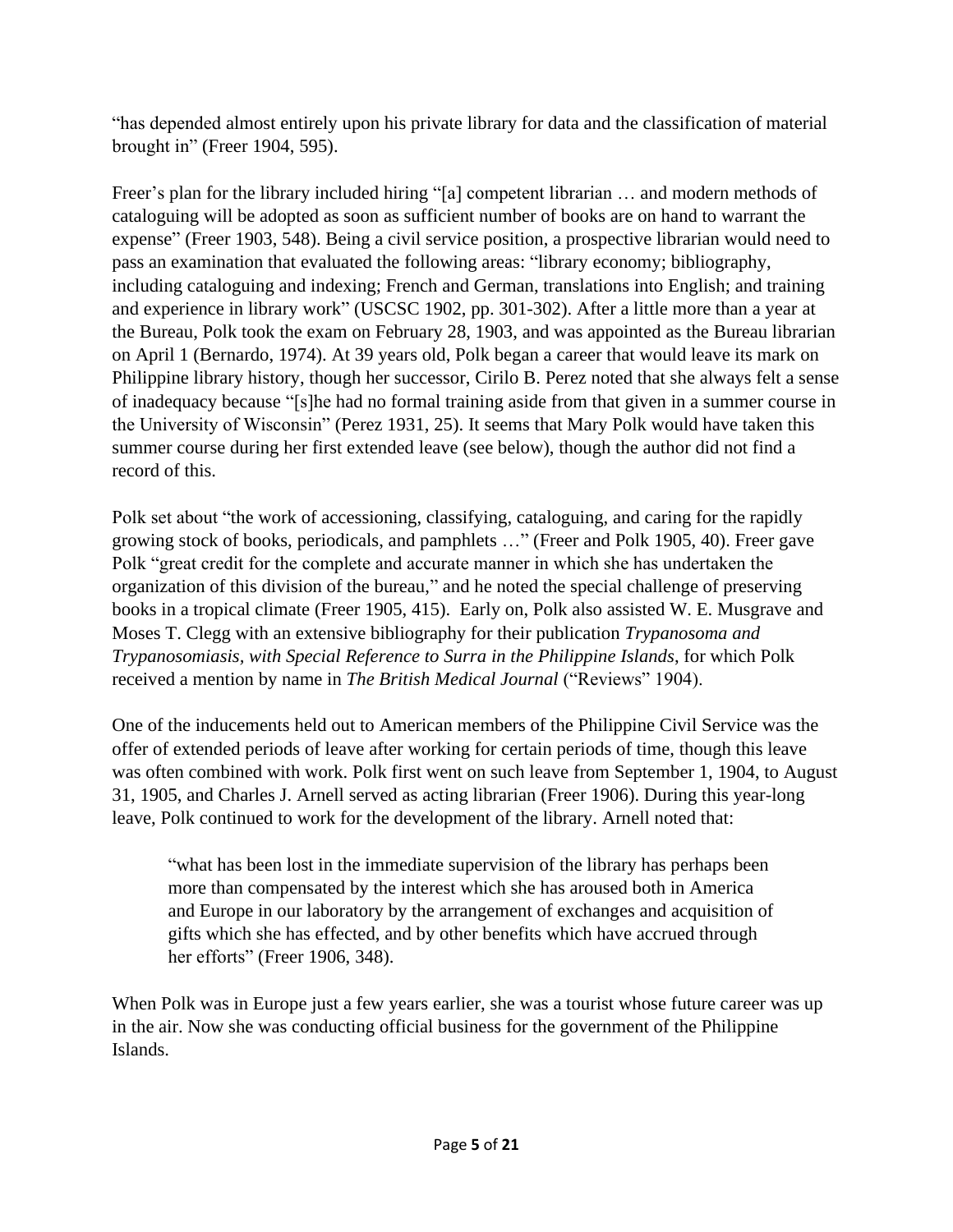While Polk was on leave, Secretary Worcester noted that "[t]he scientific books and periodicals of the government were scattered among half a dozen different bureaus and were not being well cared for," and he saw that the best way forward was to make the Bureau of Government Laboratories the home of a "central scientific library" (Polk 1910; Worcester 1921, 494). Accordingly, the volumes from the various bureaus that reported to Worcester were sent to the Bureau of Government Laboratories, though special provisions allowed the other bureaus to sign a memorandum to check out the volumes that they consulted frequently (Polk 1910).

In February 1905, the Bureau published Bulletin No. 22, which was simply entitled *I. Description of New Buildings II. A Catalogue of the Library*. Polk was the named author for the second part, since she oversaw much of the work before she went on leave, but Arnell added updated material. At the time of publication, the library had 17,350 volumes, which were classified using a "very slightly modified" version of the Dewey system, but by 1910 the library had switched to the Library of Congress classification system because it was more suitable for the subject matter of the library (Freer and Polk 1905, 44; Polk 1910, p. 53). By 1921, the library had just under 80,000 "bound and unbound volumes and parts" (Merrill 1922, 46). Figure 2 shows a photograph of the library of the Bureau of Science taken around 1918.



Figure 2. The library of the Philippine Bureau of Science. Photo is in the public domain. (Source: Cox 1918b).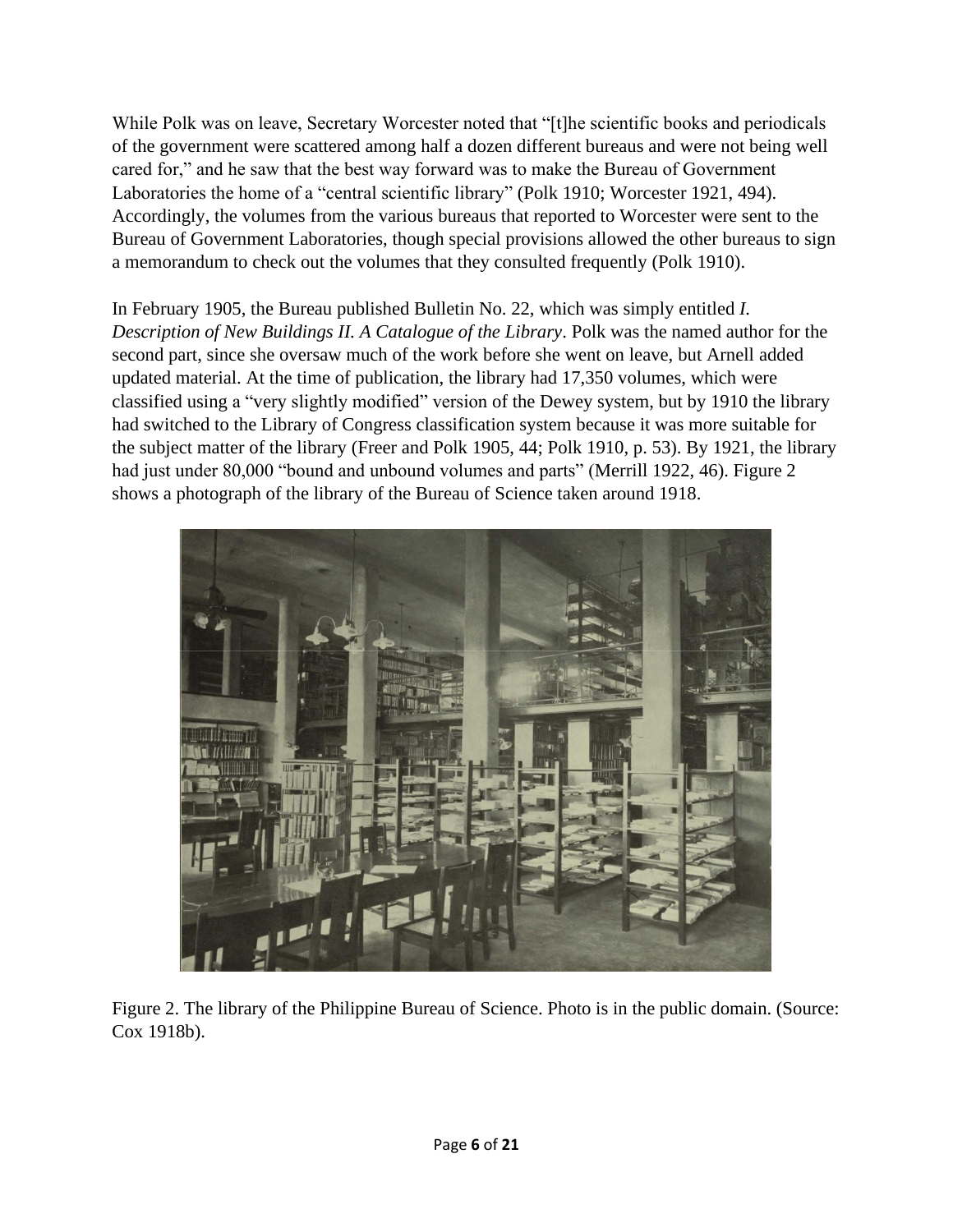Bulletin No. 22 gained more international attention for the Bureau library. The October 1905 *Indian Medical Gazette* ran an article entitled "The Need of a Scientific Library in India," which noted that:

"[a] catalogue has just been published by Miss Mary Polk, the Librarian, and the library is now in a position of great usefulness, and the worker in Manila no longer feels the isolation and want of books of references which so greatly hinders the worker in the tropics" ("The Need" 1905, p. 387).

The December 30, 1905 issue of *The British Medical Journal* lauded the facilities and equipment of the Bureau and noted that:

"… the catalogue of the library, compiled by the librarian, Miss Mary Polk, shows that it contains every periodical or book of reference bearing on the subjects dealt with in the laboratories ... In tropical English colonies few such properly equipped institutions exist …" ("The Government Laboratories" 1905, p. 1715)

While the above articles based their appraisal of the library on Polk's catalogue, a first-hand testimonial of the value of the library was provided by S. T. Dunn, Superintendent of the Botanical and Forestry Department in Hong Kong. In his annual report for 1906, Dunn stated:

"One of the drawbacks to botanical work in Hongkong [sic] has always been the delay entailed when any information from a fuller botanical library was required. This is now to some extent removed by the establishment by the United States Government of a fine scientific library in connection with the Bureau of Science, Manila; and, by the courtesy of the Government Botanist Mr. E. Merrill, extracts from works not possessed by this department have been written out on more than one occasion for our information" (Dunn 1907, 15).

An important event in the further enhancement of the Bureau's international reputation was the establishment in 1906 of the *Philippine Journal of Science*. Not only did the journal provide a means of more systematic dissemination of research by scientists in the Philippines, but exchanges with other institutions and societies, which numbered 470 in 1915, provided the "the larger part of the current serial literature in the Bureau of Science library" (Cox 1917a, 6). In the beginning, Polk oversaw much of the needed clerical work for the journal, but in 1909 a business manager for the journal was appointed (Freer 1909; Strong 1910). A year or two afterwards, Bureau ornithologist Richard C. McGregor, whose time at Stanford overlapped with Polk's, began assisting with the journal (Freer 1912; Stanford University 1910), a role through which he would later contribute to the formal training of Filipino librarians. He would continue with the Bureau until his death in 1936 (Grinnel 1938).

Worcester's consolidation of the libraries in the Department of the Interior was taken a step further by the Philippine Commission with the establishment in 1909 of the Philippine Library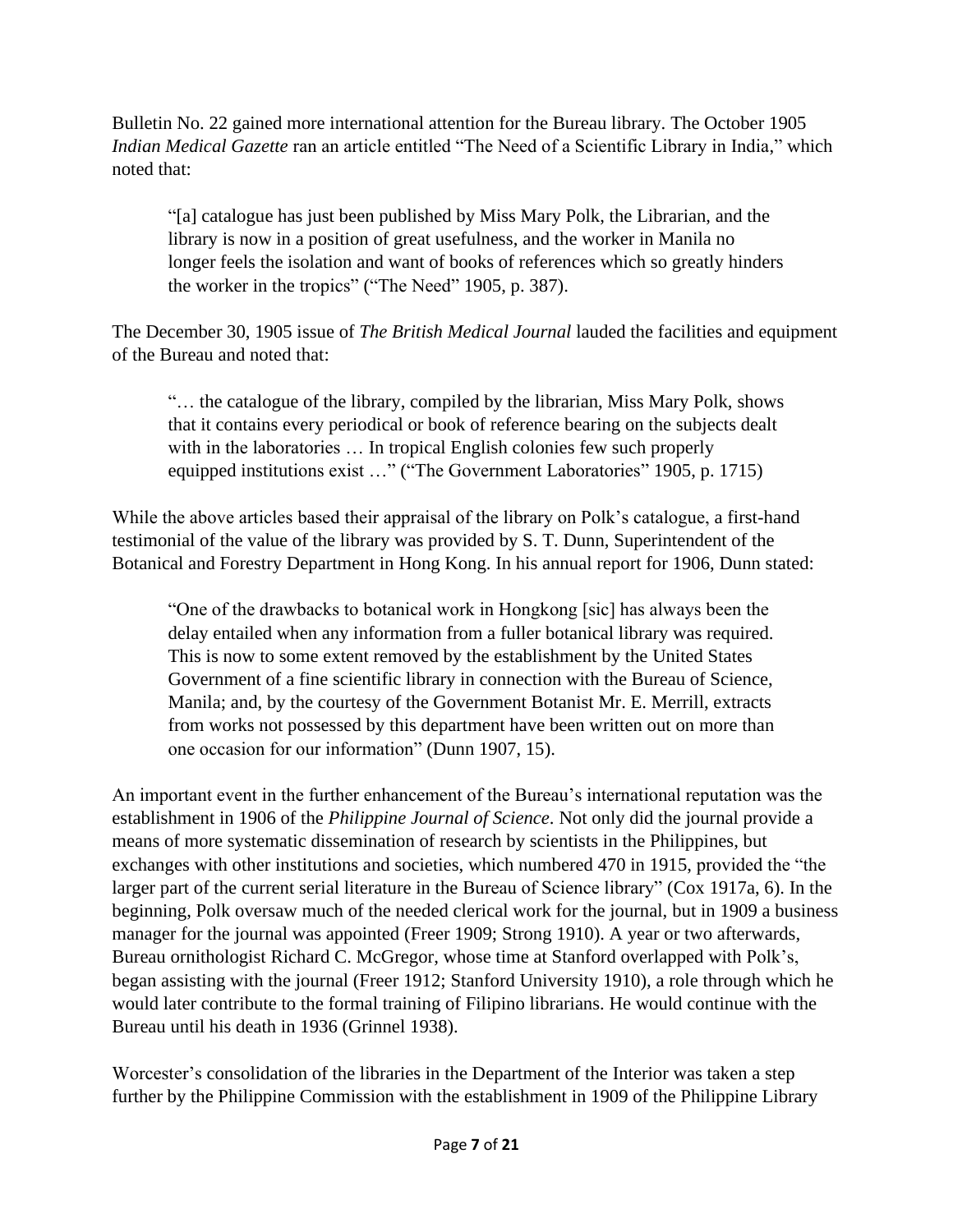(Polk 1910), which was governed in the early years by a Library Board. The first director of the Philippine Library was James A. Robertson, a scholar of Philippine history, who continued in that position until 1916 (Morallos 1998). A major component of the general collection was the holdings of the American Circulating Collection, which had been established in 1900 by Mrs. C. R. Greenleaf and was under the charge of Nellie Young Egbert. While many functions were consolidated, the library of the Bureau of Science and certain other libraries continued to function within their respective bureaus (Robertson 1910). With a reorganization of government bureaus in 1916, the Library Board was disbanded, and the name of the institution was changed to the Philippine Library and Museum. The library would henceforth be led by Filipinos (Morallos 1998).

Polk went on extended leave again from July 12, 1910, until October 24, 1911 (Cox 1913; Freer 1912). On the day of her departure, a local newspaper ran a story entitled "Miss Polk Off for Europe Today: Lady Official Will Represent P.I. at Archivists' Congress in Brussels." The article noted that "[i]t is peculiarly fitting that the Philippines Library should be represented by Miss Polk, for she has been identified with library work in Manila almost since its inception" ("Miss Polk" 1910). In London, Polk wrote to William L. Bryan, president of Indiana University, expressing her hope to visit the university during her time in the States, and she noted that, during her time in Europe, "I have been busy with work for my library and for the Bureau of Science a good deal of the time but have done a good deal of sight-seeing as well. It has been a very delightful experience" (Polk to Bryan, [1911]).

In a few years, the tranquility that Polk enjoyed in Europe would be shattered as the continent became engulfed in World War I. In addition to lending its scientific expertise to the war effort, the Bureau of Science, through Mary Polk and others, played an active role in the American Library Association's Library War Service (Clemons 1919; Cox 1919).

During Polk's leave in 1910-1911, Sarah Osgood Brooks served as acting librarian until her resignation in March of 1911 (Freer 1912). Her husband, Bureau chemist Benjamin T. Brooks, resigned to pursue a PhD in Germany, and she would later serve as the first librarian of the Mellon Institute of Industrial Research at the University of Pittsburgh, where her husband would also work ("Brooks, Benjamin Talbott" 1938; Hamor 1923). Brooks' replacement as acting director was Emma E. Kinne, who held a degree in library science from Syracuse University. She was assisted by Huldah E. Kupfer, also a Syracuse graduate, who was assigned to help with the *Philippine Journal of Science* after Polk's return (Cox 1913; Freer 1912; Smalley 1911). Kinne resigned in 1914 and would later have a long career at the library of the University of Pittsburgh ("Kinne, Emma" 1943).

Other Americans associated with the work of the library included Mary L. Crozier, Lucia May Brooks, and Margaret Upleger. Crozier, a former army nurse and widow of Manila-based publisher William Crozier, joined the Bureau in 1915 and remained for 6 years (Cox 1917a; Kinney 1907; Merrill 1922; "Pioneer Manila Editor" 1913). Lucia May Brooks was a visiting librarian from Stanford who returned to that institution after a year and died in early 1919 ("Miss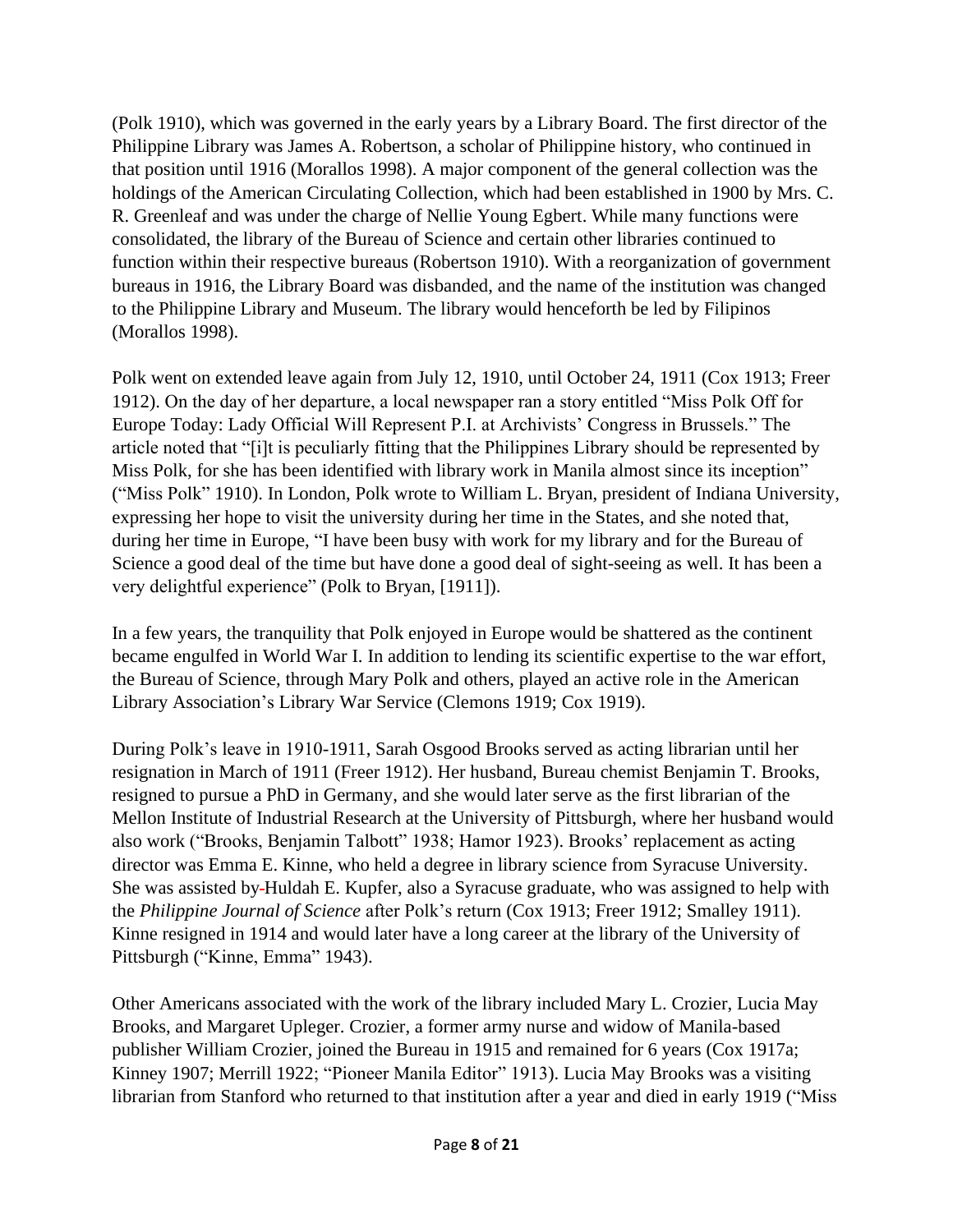Lucia M. Brooks" 1919). Margaret Upleger, a graduate of the Pratt Institute Library School, first appears in the annual report for 1918, where it mentions that her time was split between the Bureau and the University of the Philippines while Polk was again on leave, but her work with the Bureau ended in 1920. She married soon afterwards and moved to the southern Philippines (Cox 1919; Graduates' Association, 1921; McGregor 1921).<sup>3</sup>

For Polk, it was clear that the future of the Bureau of Science library (and other libraries in the Philippines) depended not on American library personnel but on trained Filipinos who could assist with and eventually lead the library. She saw all types of libraries as essential to the advancement of the Philippines, noting in an article in the *Philippine Journal of Education* that "[b]y using the numberless opportunities that are continually presenting themselves in any library, a librarian so trained becomes a powerful factor in the progress and welfare of the people among whom he lives and works" (Polk 1918, 124). Polk expended much time and energy to make this happen, and it is for this aspect of her work that she is most remembered.

# **Preparing Filipinos for Library Work**

A stated justification of American rule in the Philippines was the lack of fully trained Filipinos, especially in the areas of the sciences. When President Woodrow Wilson's pick for Governor General, Francis Burton Harrison, arrived in Manila in 1913, he immediately made it known that he and the President were not pleased with the rate of "Filipinization" of the Philippine Civil Service and declared a "New Era" in which the situation would be rectified. Secretary Worcester and the other current members of the Philippine Commission resigned (Kramer 2006, 352-353). Elected Filipinos had assumed some legislative powers in 1907 and, with the disbanding of the Philippine Commission, complete legislative authority in 1916 (Kramer 2006). In a major government reorganization, the Bureau of Science became part of the newly-formed Department of Agriculture and Natural Resources (DAC 1940). Compared to other bureaus, the Bureau of Science continued to have a relatively higher percentage of American employees, and Harrison himself acknowledged the difficulty of finding suitably trained Filipinos for both scientific and leadership positions in the Bureau (Harrison 1922).

In a letter to the Indiana Alumni Association, Polk noted that Filipino civil servants were often treated unfairly in terms of salaries and promotion, though her mention of the phrase "New Error" perhaps shows some concern for the way Harrison's policies were implemented.

"Measured by financial advancement also, our graduates had fared very well, even before the days of the 'New Era' (sometimes referred to locally as the 'New Error') when the stony-souled Americans were more tightly grasping the pursestrings when a question of promotion for a Filipino came up" ("Alumni Notes" 1917, 95)

In 1903, the Philippine government began a program of sending Filipinos to American colleges under the provision that these students, known as *pensionados*, would serve in the Philippine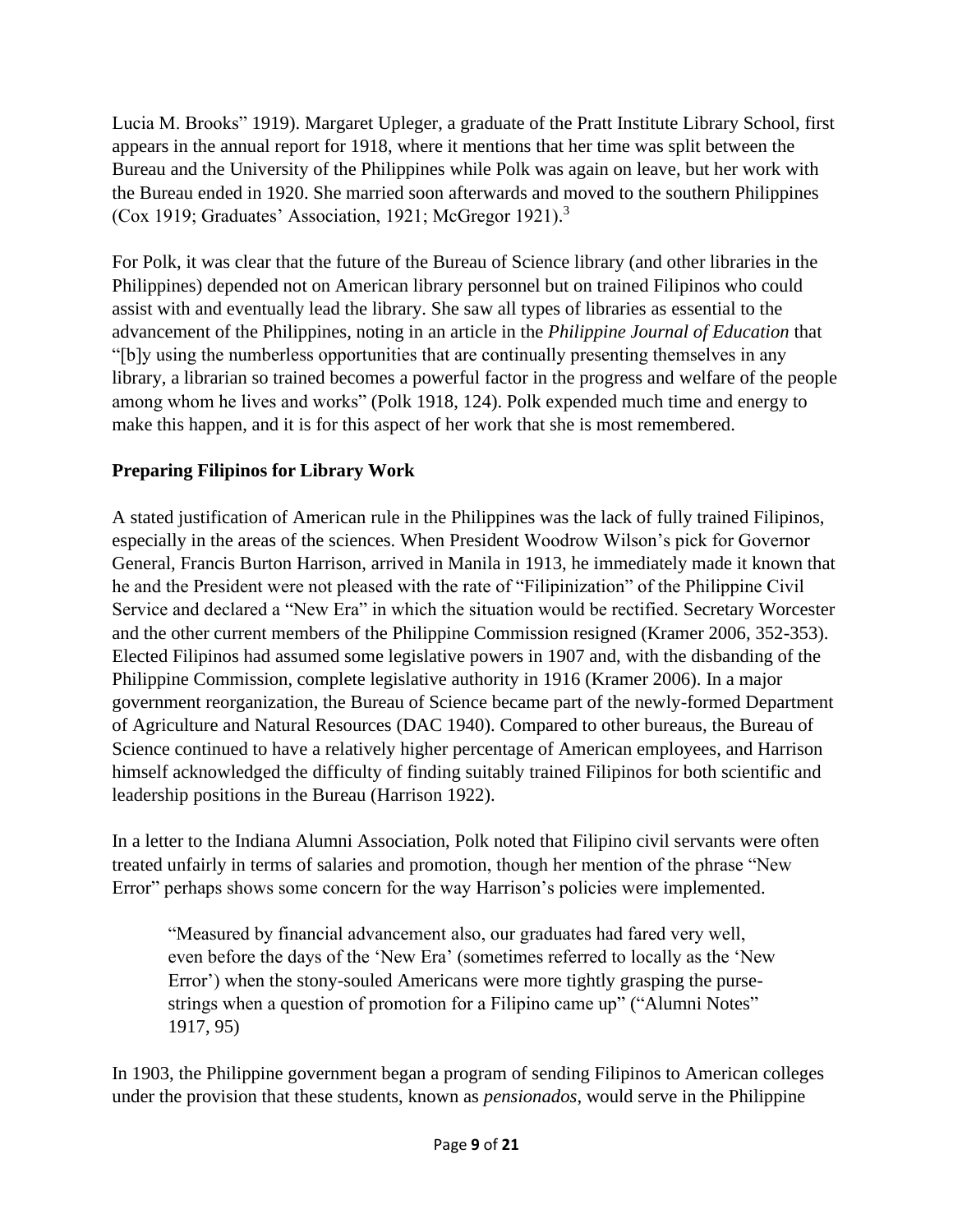Civil Service upon completion of their studies (Kramer 2006). A major step for the local training of Filipinos was the establishment of the publicly funded Philippine Medical School in 1905. Five years later, this would become the College of Medicine in the University of the Philippines, which was established in 1908. From the beginning, the Bureau's library was the primary collection of scientific literature available to the faculty and students (Board of Educational Survey 1925; Cox 1918b). In time, both the *pensionado* program and the establishment of the University of the Philippines would allow for the "Filipinization" of the Bureau of Science library, but for a decade Polk would have to rely on in-house training.

The first mention of a Filipino library employee in an annual report of the Bureau of Science occurred in the 1905 report, in which Arnell stated that library assistant Rufino del Rosario provided "almost indispensable assistance" while Polk was on leave (Freer 1906, 348). Three years later, it was noted that "[t]emporary employees selected from lists of students submitted by teachers in the various schools of the city have been of great assistance and have proved very satisfactory" (Freer 1909, 67). A more formal apprentice program was implemented, and by 1914 the program was deemed:

"very successful, not only in that the amount of money spent for carefully selected apprentices results in more intelligent service, but also a group of young people with an elementary knowledge of library science will become available for library work in other libraries in Manila and throughout the provinces and will interest themselves in the library extension and other public welfare work if we retain sufficient trained librarians to teach them" (Cox 1915, 34).

During the 1913-1914 academic year of the University of the Philippines, Polk began teaching library research methods to students of the College of Medicine, and in 1914, she assisted James A. Robertson, director of the Philippine Library, who began teaching three library science courses in the University (Bernardo 1974; Cox 1915). When Robertson returned to America in 1916, Polk took over responsibility for the library science program and received approval for a four-year curriculum in library science built around seven library science courses (Faderon et al., 2016; University of the Philippines 1917).<sup>4</sup>

An article in the 1917 volume of the student work *The Philippinensian* listed nine students in the library science program. Among these were four employees of the Bureau of Science: Luis Montilla, Nicetas Del Mundo<sup>5</sup>, Cirilo B. Perez, and Catalina Sucgang. In addition to Polk, program instructors included Syrena McKee and Emma O. Elmer<sup>6</sup>, who were respectively chief cataloguer and chief of the documents section of the Philippine Library and Museum. Richard C. McGregor of the Bureau of Science and others provided special lectures on publishing. The article attributed the small numbers studying library science to the fact that "[m]any students are pessimistic about the pecuniary prospects of library work and say that though the work is as hard as other technical courses yet the present remuneration of library workers does not give sufficient inducement for taking the course" (Bureau of Civil Service 1917; "Library Science Class" 1917, 217-21).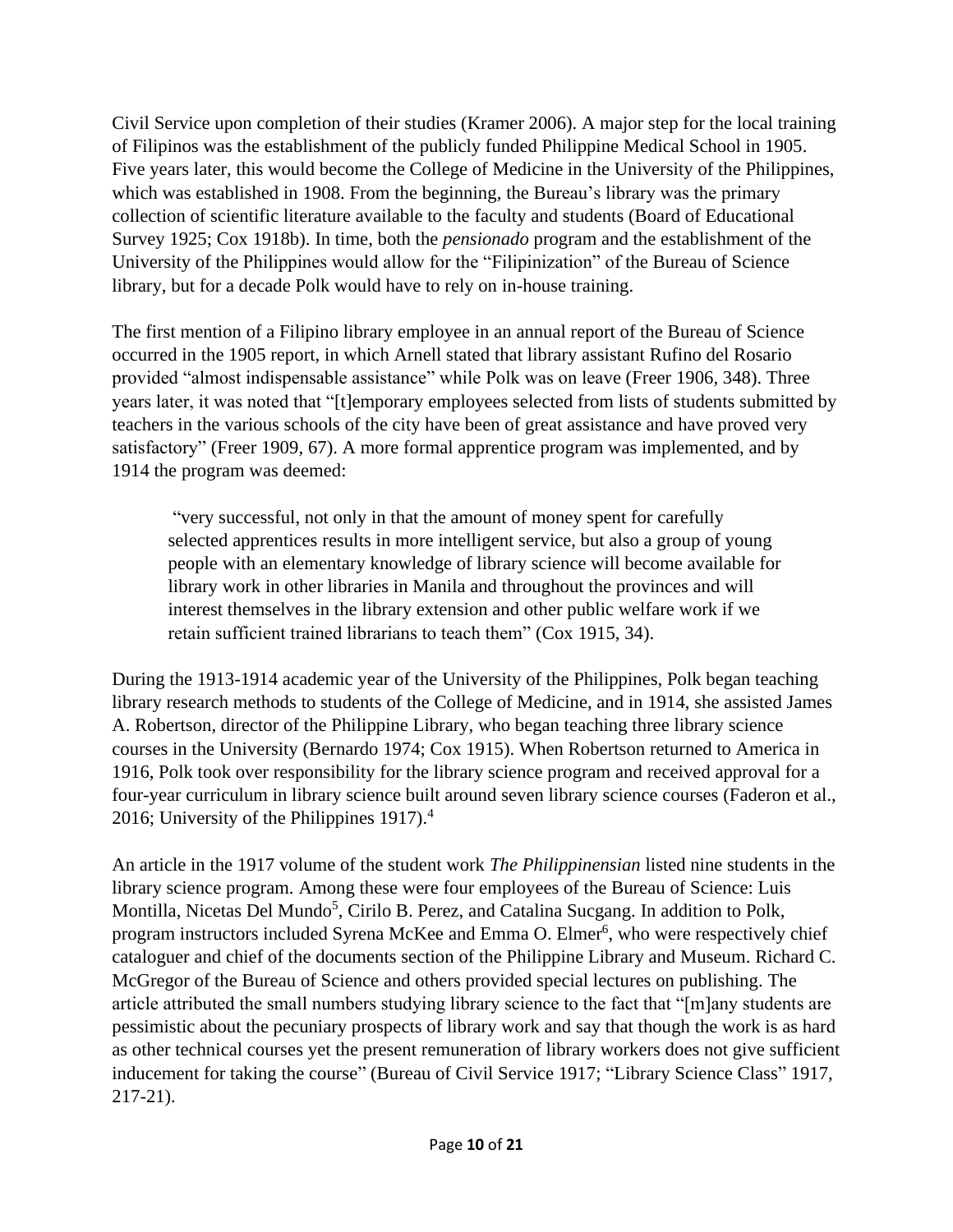Although a library science program was now available in the Philippines, Polk realized that the training that she was able to give her students was not enough to train the first generation of Filipino library leaders and that a library science *pensionado* program was needed (Osborn 1927; Perez 1931). In this she had the full support of Bureau of Science Director Cox. In the recommendation section of his 1916 annual report, he noted that:

"I desire to renew my recommendation of last year that the Government aid in sending the more advanced Bureau of Science library assistants to the United States for further professional training, in order that we may have available a group of trained employees for carrying on library work of a high order and for teaching in the library training courses" (Cox 1917b, 62-63).

The necessary legislation was passed in 1918, thanks to the efforts of Polk, Lois S. Osborn (pioneer of school libraries in the Philippines), and other members of the Women's Club of Manila (Bernardo 1974; Osborn 1927). The first Filipinos to benefit from this program had all studied library science under Polk and had practical library experience. Gabriel A. Bernardo, Jose Munda, and Eulogio B. Rodriguez worked in the Philippine Library and Museum, and Cirilo B. Perez worked in the library of the Bureau of Science. (Bureau of Civil Service 1917; "Library Science Class" 1917). Polk arranged for these four to study at the University of Wisconsin for two years, as authorized by the Philippine government (Bernardo 1974).

These *pensionados* returned in 1920, having completed the Legislative Reference Course from Wisconsin, rather than a degree program ("Class of 1920" 1920). However, the University of the Philippines awarded the Bachelor of Science in Library Science to Bernardo and Perez (University of the Philippines 1921). There would be just three more library science *pensionados*. Ismael V. Mallari would go to the University of Wisconsin in 1919, and the following year, two Bureau of Science library employees were sent to the States. Isidoro Saniel went to the New York State Library School, and Isaac V. Lucero was sent to the Pratt Institute Library School before going to the University of Illinois (Bernardo 1974; Faderon et al. 2016; McGregor 1921).

#### **Filipino Librarians in the Bureau of Science**

Writing to Mary Hazeltine of the Wisconsin Library School in early 1921, Perez noted that he was originally supposed to work for the Philippine Library and Museum upon his return to Manila, but Polk managed to have him transferred to the Bureau of Science. He continued that "she is very busy, and she leaves me in charge of the Bur. of Science Library most of the time. This gives me [the] chance to do administrative as well as technical work" (Perez 1921).

The University of the Philippines continued to rely primarily on the resources of the libraries of the Bureau of Science and other government agencies in Manila. Various units on campus had small collections, but they were not well-maintained. This began to change in 1922 with the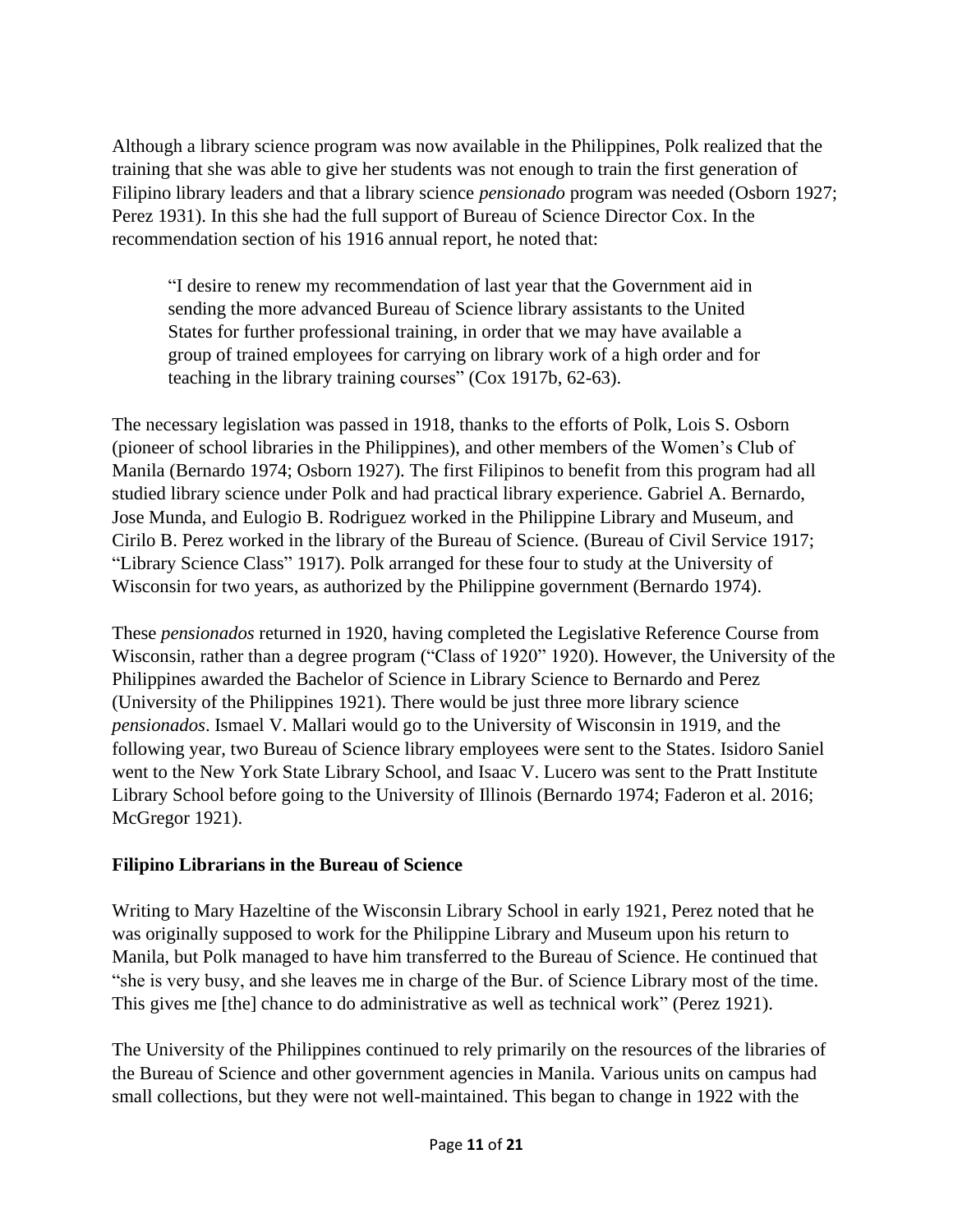official establishment of a university library, with Polk serving as both University Librarian and Professor of Library Science (Bernardo 1974). She was assisted in both roles by Bernardo. Perez also became an adjunct instructor of library science, and, by this time, McGregor's official title at the university was "lecturer on library science and zoology" (University of the Philippines. 1921, 25, 96).

In 1923, Saniel joined Polk and Perez as a dedicated reference librarian. Polk now saw things coming together in the library like she had long envisioned. In a letter to Vicente de Jesus, director of the Philippine Health Service, Polk stated:

"The library of the Bureau of Science …has for many years felt the need of a trained reference librarian, whose first duty shall be to assist our patrons in their search for information … This need has now been met in a very encouragingway [sic] by the return from the United States of Mr. Isidoro Saniel with the degree of Bachelor of Library Science from the New York State Library School" (de Jesus, 1924, 673).

The importance of this was clear to Director de Jesus, who noted in his annual report that he "hoped that this opportunity and privilege be availed of in order that the standard of efficiency of the Service, thru constant study on the part of its Officers and personnel, may be raised" (de Jesus, 1924, 673).

An important step in the professionalization of librarianship was the founding of the Philippine Library Association in 1923, with the first president being T. H. Pardo de Tavera, the former member of the Philippine Commission who was now director of the Philippine Library and Museum. Polk was also a founding member of the association, which still exists today (Lopez 1970; Saniel 1972).

## **The Legacy of Mary Polk**

Mary Polk died of heart disease in the Philippines on April 12, 1924, and was buried two days later in the Cemeterio del Norte. Before that time, "she intimated to her associates that she would soon retire, as she felt that the work she started was already safe in the hands of the young librarians whom she had trained and developed" ("Alumni Notes" 1924; Perez 1931, 25). Indeed, those young librarians would become library leaders for decades to come.

Cirilo Perez was appointed to take her place in the Bureau of Science, and he would continue in the position until the Japanese invasion. Refusing to work for the occupiers, Perez joined the resistance movement and was executed by the Japanese (Nivera 1968). During the battle to retake Manila, "[t]he Bureau of Science was razed to the ground and its library, herbarium, and museum were reduced to ashes" (Rotor and Dy 1945, 61).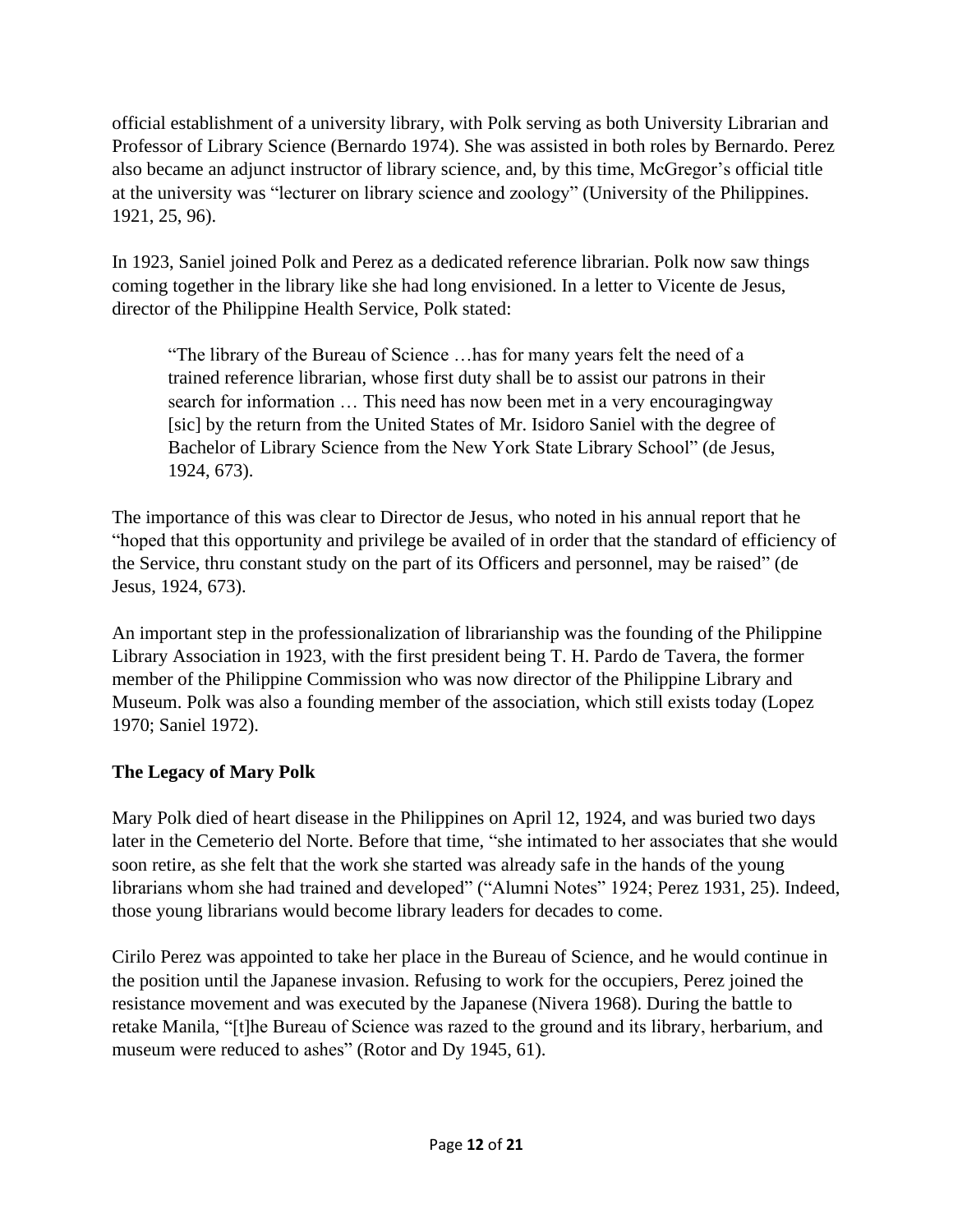Gabriel Bernardo took over Polk's positions in the University of the Philippines as University Librarian and department head for Library Science. He would serve in these capacities until retiring in 1957 (Verzosa 1963). Fellow *pensionado* Eulogio B. Rodriguez served as director of the National Library during and after the war, and he was succeeded by Luis Montilla, who had worked under Polk in the Bureau of Science library for nine years (Cox 1918a; Morallos 1998).

Polk's legacy can also be found in the work of the scientists whom she assisted. In addition to providing service to a generation of Filipino scientific leaders, such as future director Arguelles, Polk worked with a number of American scientists in the Bureau who stayed for some time in the Philippines before returning to America or who died in the Philippines. Mention has already been made of directors Freer, Cox, Merrill, and Brown. Botanist Edwin B. Copeland was with the Bureau from 1903 to 908 and held other positions in the Philippines before eventually becoming associate curator of the University of California Herbarium (Wagner 1965). Alvin Seale took a position at the Harvard Museum of Comparative Zoology after serving as Bureau ichthyologist from 1907 to 1917 (Herre 1959). Both Copeland and Seale had attended Stanford at the same time as Polk (Stanford University 1910).

In chemistry, Raymond F. Bacon served as a Bureau chemist from 1905 to 1910 and would become the director of the Mellon Institute of Industrial Research at the University of Pittsburgh ("Bacon, Raymond Foss" 1963). Robert R. Williams, who was with the Bureau from 1909 to 1915, would later work for Bell Laboratories, where he became the first to isolate Vitamin B1, or thiamine (Costa 1999). In medicine, Richard P. Strong was with the Bureau for a decade before eventually becoming the chair of Tropical Medicine at Harvard (Anderson 1999). The abovementioned scientists are just a sampling of those who worked for the Bureau of Science, and Polk's library served scientists in other bureaus as well.

It is unclear how long Polk originally intended to stay in the Philippines, and her letters to Joseph Swain seem to indicate that librarianship was not in her plans. But it was in the Bureau of Science that she found her true calling in life. In discussing Polk's lack of extensive library training, Perez (1931, 25) stated that "[s]he was ever conscious of the handicaps that beset her, and for this reason she planned and worked, more than any other individual, that the young librarians under her guidance would not suffer the same difficulties that she had to undergo."

Complete independence came to the Philippines in 1946, but Polk's legacy has continued to be recognized. Loida Lim Lopez (1970, 61) wrote in the *Journal of Philippine Librarianship* in 1970 that Polk could "rightly be called the mother of Philippine Library Science," and the Philippine Association of Academic and Research Librarians continues to provide a scholarship in her name that "honors the life and accomplishments of Mary Polk, the first librarian of the University of the Philippines, who started the first formal library science training program in the same university" (PAARL 2019).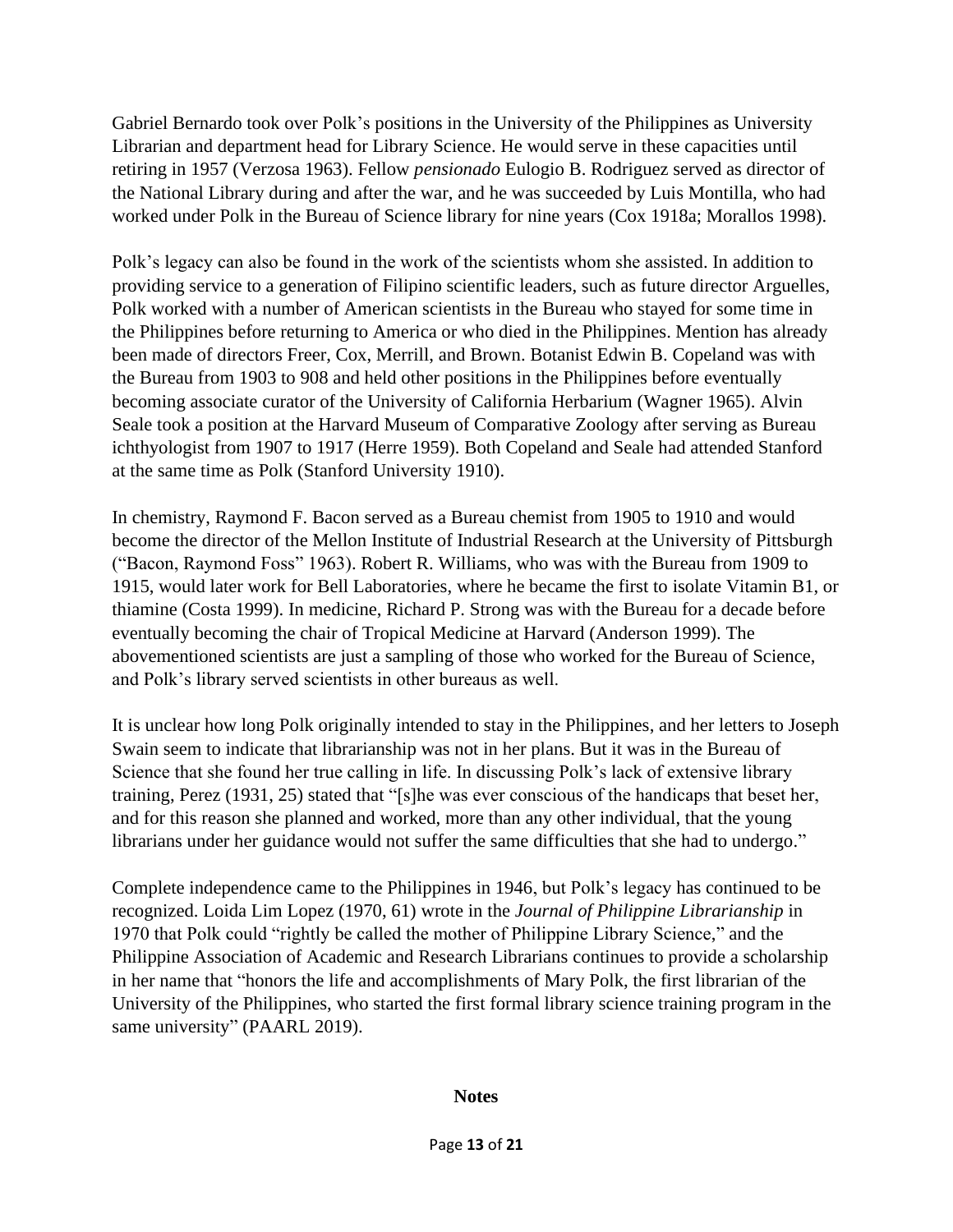- 1. This was the Second Philippine Commission. The First Philippine Commission only had "advisory and investigative responsibilities" and was led by Jacob Gould Schurman, president of Cornell University (Kramer 2006, p. 112). When the Taft Commission assumed power, the U.S. Army was still engaged in operations against Filipino nationalists, who wanted the Philippines to be independent rather than a part of another foreign power. This Philippine-American War lasted officially until July 4, 1902 (Kramer 2006).
- 2. During this time, Polk also taught at a high school in the city of Haywards, but she apparently had to leave that position because the state of California did not recognize her Indiana University degree as a suitable qualification for teaching (Polk 1894).
- 3. Upleger came to the Philippines from the University of Oregon, where she "strongly championed the German cause before America's entrance into the war and continued … in some cases, it was alleged by the students, discouraging enlistment in the American army" (Sheldon 1940, 198).
- 4. According to the university catalog for 1916-1917, "[t]he first two years of the course will lead to the degree of Bachelor of Arts; four years to the degree of Bachelor of Science in Library Science." This reflects the European model, which the university soon dropped for the American model. By the 1921-1922 academic year, the first two years would lead to an Associate in Arts (Board of Educational Survey 1925; University of the Philippines 1917, 82; University of the Philippines 1921).
- 5. Nicetas Del Mundo apparently was married that year and appears in rosters from 1917 on as Nicetas M. Santiago.
- 6. Emma O. Elmer was married to Adolph D. E. Elmer who worked at the Bureau of Science from 1903 to 1905. Afterwards, A. D. E. Elmer became a private botanical collector. The couple would be interned by the Japanese during World War II, and A. D. E. Elmer would die in 1942 in the Santo Tomas Internment Camp (Copeland 1949; Stevens 1946).

#### **References**

Alumni Notes by Classes. 1917. *Indiana University Alumni Quarterly* 4:95-96.

Alumni Notes by Classes. 1924. *Indiana University Alumni Quarterly* 11:463.

Anderson, W. 1999. Strong, Richard Pearson. In *American national biography*, ed. J. A. Garraty and M. C. Carnes, Vol. 21, 46-48. New York: Oxford University Press.

Anderson, W. 2007. Science in the Philippines. *Philippine Studies* 55:287-318.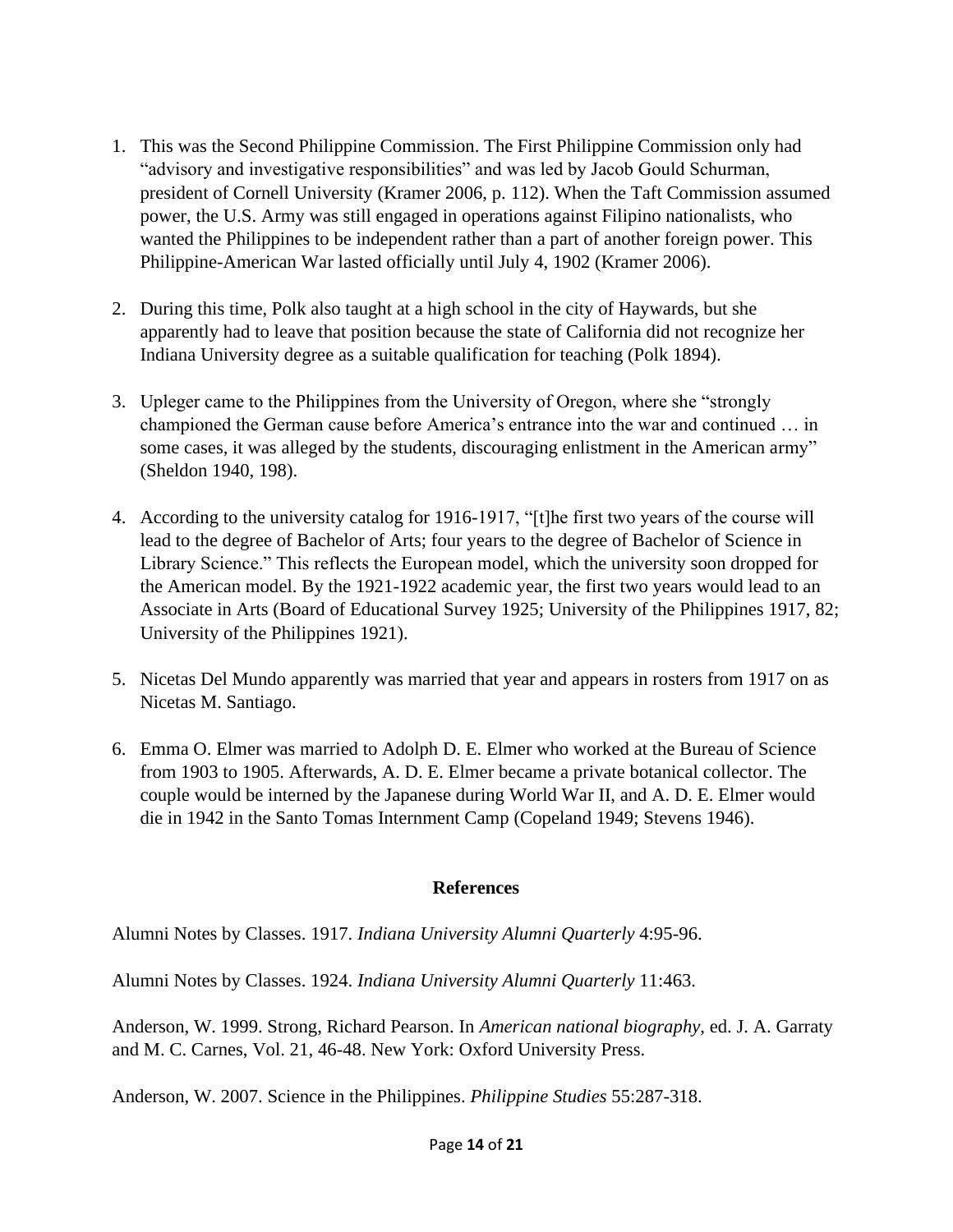Bacon, Raymond Foss*.* In *National cyclopaedia of American biography*, vol. 46, 574. 1963. New York: John T. White & Company.

Bernardo, Gabriel. 1974. The status of the popular library movement in the Philippines. In *Gabriel A. Bernardo: Librarian, bibliographer and scholar*, ed. M. Garcia, 12-39. Manila: Bibliographical Society of the Philippines.

Board of Educational Survey. 1925. *A survey of the educational system of the Philippine Islands*. Manila: Bureau of Printing.

Brooks, Benjamin Talbott*.* In *National cyclopaedia of American biography*, vol. Current Volume E, 391. 1938. New York: John T. White & Company.

Brown, William Henry. In *National cyclopaedia of American biography*, vol. 40, 391. 1955. New York: John T. White & Company.

Bureau of Civil Service. 1917. *Official roster of officers and employees in the Civil Service of the Philippine Islands*. Manila: Bureau of Printing.

Class of 1920. 1920. *Wisconsin Library Bulletin* 16:135-136.

Clemons, H. 1919. *The A. L. A. in Siberia: Letters written by Harry Clemons, representative of the American Library Association War Service, with the A. E. F. in Siberia. Washington:* American Library Association Library War Service.

Copeland, E. B. 1949. A. D. E. Elmer: Leaflets in Philippine botany. *Philippine Journal of Science* 78:1-4.

Costa, Albert B. 1999. Williams, Robert Ramapatnam. In *American National Biography*, ed. J. A. Garraty and M. C. Carnes, vol. 23, 496-97. New York: Oxford University Press, 1999.

Cox, A. J. 1913. *Eleventh annual report of the director of the Bureau of Science to the Honorable Secretary of the Interior for the year ending August 1, 1912*. Manila: Bureau of Printing.

Cox, A. J. 1915. *Thirteenth annual report of the director of the Bureau of Science Philippine Islands to the honorable the Secretary of the Interior for the year ending December 31, 1914*. Manila: Bureau of Printing.

Cox, A. J. 1917a. *Fourteenth annual report of the director of the Bureau of Science Philippine Islands to the honorable the Secretary of the Interior for the year ending December 31, 1915*. Manila: Bureau of Printing.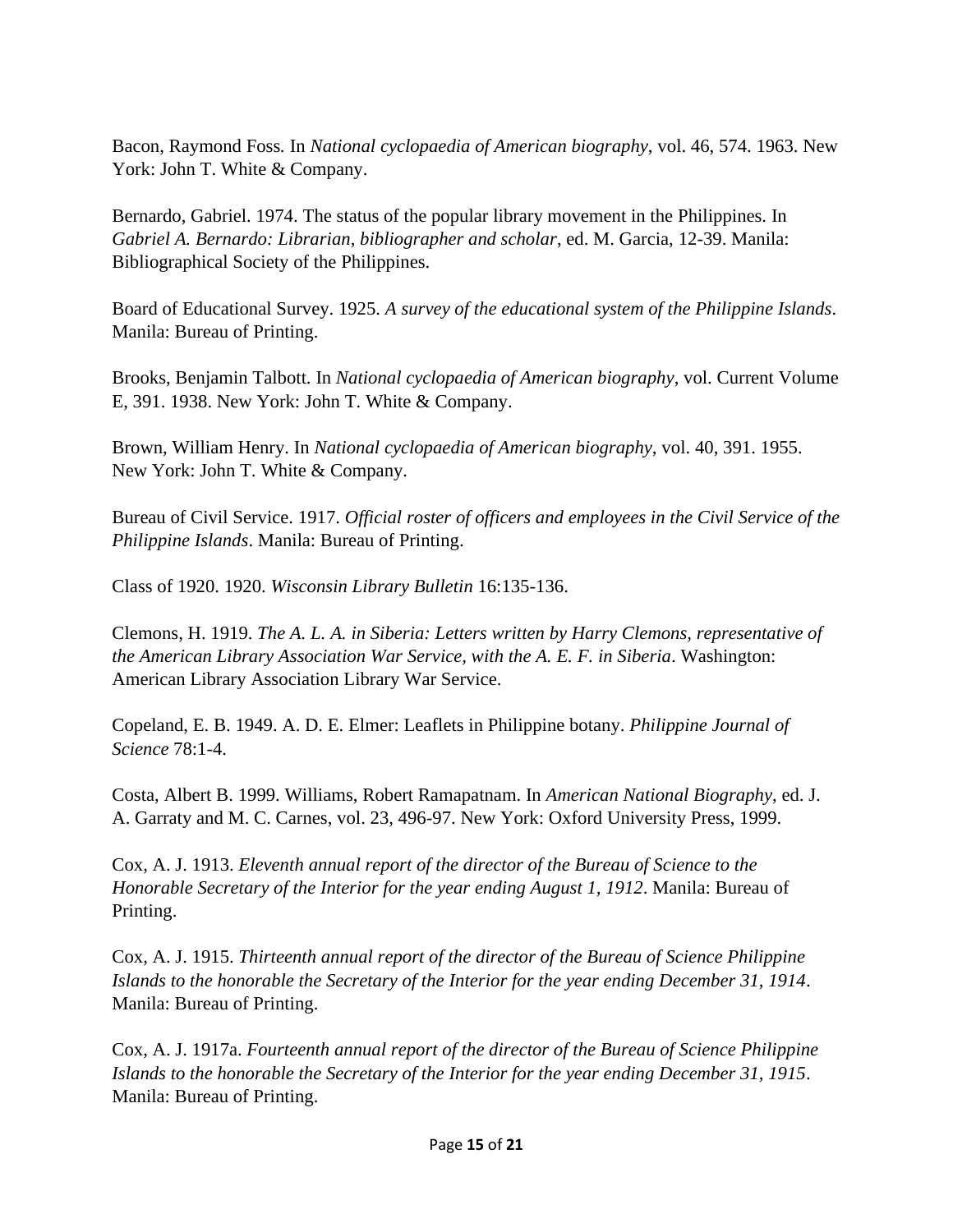Cox, A. J. 1917b. *Fifteenth annual report of the director of the Bureau of Science Philippine Islands to the honorable the Secretary of the Interior for the year ending December 31, 1916*. Manila: Bureau of Printing.

Cox, A. J. 1918a. *Sixteenth annual report of the director of the Bureau of Science Philippine Islands to the honorable the Secretary of Secretary of Agriculture and Natural Resources for the year ending December 31, 1917*. Manila: Bureau of Printing.

Cox, A. J. 1918b. *The Philippine Bureau of Science*. Manila: Bureau of Printing.

Cox, A. J. 1919. *Sixteenth annual report of the director of the Bureau of Science Philippine Islands to the honorable the Secretary of Agriculture and Natural Resources for the year ending December 31, 1918.* Manila: Bureau of Printing.

DAC (Department of Agriculture and Commerce). 1940. *The Department of Agriculture and its service to the people*. Manila: Bureau of Printing.

de Jesus, V. 1924. *Report of the Philippine Health Service for the fiscal year from January 1 to December 31, 1923*. Manila: Bureau of Printing.

Dunn, S. T. 1907. *Report of the Botanical and Forestry Department, for the Year 1906*. Hong Kong: Noronha & Co.

Faderon, R. B., V. V. M. Aguirre, I. S. Buenrostro, and J. F. A. Cabbab. 2016. The University of the Philippines (UP) School of Library and Information Studies. In *Educating the Profession: 40 Years of the IFLA Section on Education and Training*, ed. M. Seadel, C. M. Chu, U. Stöckel, and B., 278–301. Berlin: de Gruyter.

Freer, P. C. 1903. Report of the Superintendent of Government Laboratories for the year ending August 31, 1902. In *Third annual report of the Philippine Commission. 1902*, part 1, ed. W. H. Taft, 545-82. Washington: Government Printing Office.

Freer, P. C. 1904. Second annual report of the Superintendent of Government Laboratories. In *Fourth annual report of the Philippine Commission. 1903*, part 2, ed. W. H. Taft, 343-621. Washington: Government Printing Office.

Freer, P. C. 1905. Report of the Superintendent of Government Laboratories. In *Fifth annual report of the Philippine Commission. 1904*, part 2, ed. L. E. Wright,411-67. Washington: Government Printing Office.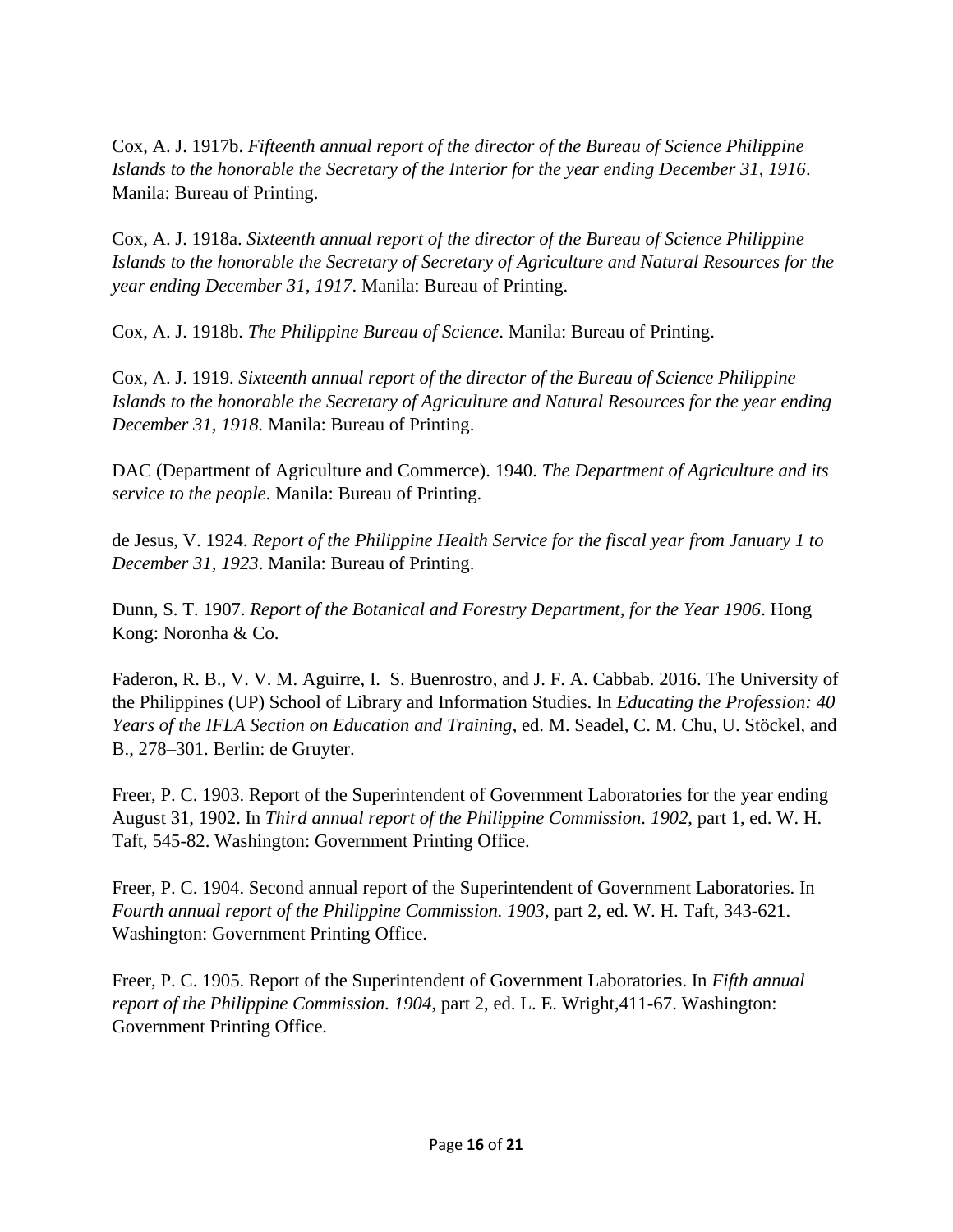Freer, P. C. 1906. Report of the Superintendent of Government Laboratories. In *Sixth annual report of the Philippine Commission. 1905*, part 2, 329-77. Washington: Government Printing Office.

Freer, P. C. 1909. *Seventh annual report of the director of the Bureau of Science to the Honorable the Secretary of the Interior for the year ending August 1, 1908*. Manila: Bureau of Printing.

Freer, P. C. 1912. *Tenth annual report of the director of the Bureau of Science to the Honorable the Secretary of the Interior for the year ending August 1, 1911*. Manila: Bureau of Printing.

Freer, P. C., and M. Polk. 1905. *I. Description of new building II. A catalogue of the library*. Manila: Bureau of Public Printing.

The Government Laboratories in Manila. 1905. *The British Medical Journal* 2:1715.

Graduates' Association. 1921. *Pratt Institute School of Library Science Twentieth Handbook 1920-1921*. [Graduates' Association]: New York.

Grinnell, J. 1938. In memoriam: Richard C. McGregor: Ornithologist of the Philippines. *The Auk* 55:163-75.

Hamor, W. A. 1923. Bibliography, the foundation of scientific research. *Special Libraries* 14(3):17-22.

Harrison, F. B. 1922. *The corner-stone of Philippine independence: A narrative of seven years*. New York: The Century Co.

Hernandez, V. S. 2001. Trends in Philippine library history. *Libraries & Culture* 36:329-344. doi:10.1353/lac.2001.0034.

Herre, A. W. C. T. 1959. Alvin Seale, naturalist and ichthyologist. *Science* 129:313-14. doi:10.1126/science.129.3345.313.

Indiana University. 1911. *Register of graduates: 1830-1910*. Bloomington: Indiana University.

Kinne, Emma E(lizabeth). In *Who's who in library service*, 2nd ed, ed. C. C. Williamson and A. L. Jewett, 299. New York: H. W. Wilson, 1943.

Kinney, D. H. 1907. Department of army nursing. *The Trained Nurse and Hospital Review* 39:27-28.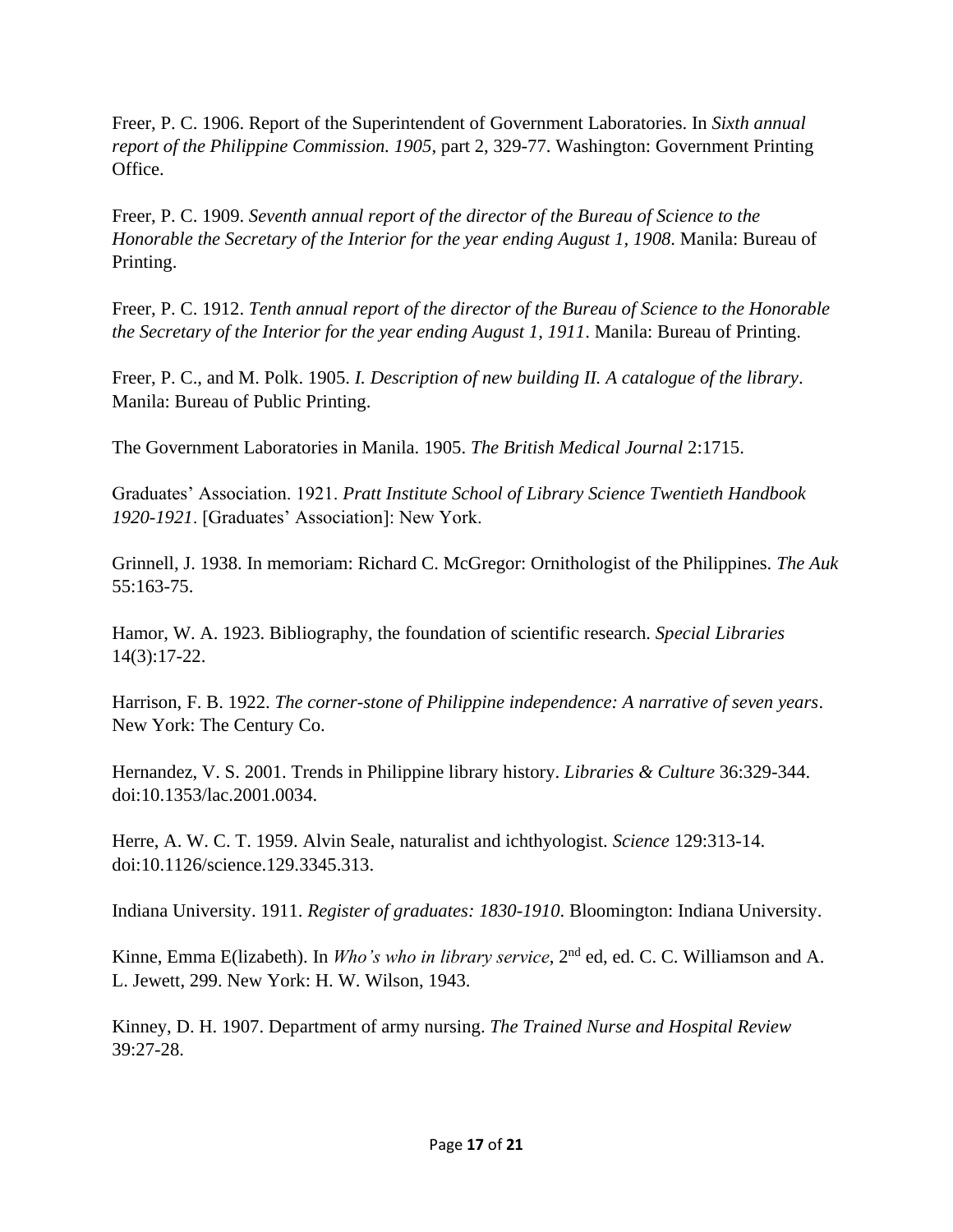Kramer, P. A. 2006. *The blood of government: Race, empire, the United States, & the Philippines*. Chapel Hill: The University of North Carolina Press.

Lamson-Scribner, F. 1903. Report of the chief of the Bureau of Agriculture for the year ending August 31, 1902. In *Third Annual Report of the Philippine Commission: 1902*, part 1. Washington: Government Printing Office.

The Library Science Class. 1917. *The Philippinensian* 3:217-18.

Lopez, L. L. 1970. Mary Polk – Library pioneer. *Journal of Philippine Librarianship*. 3:61-72.

Manuel, E. A. 1955. Polk, Mary. In *Dictionary of Philippine biography*, vol. 2., ed. E. A. Manuel, 299-302. Quezon City: Filipiniana Publications.

McGregor, R. C. 1921. *Nineteenth annual report of the director of the Bureau of Science Philippine Islands to the honorable the Secretary of Agriculture and Natural Resources for the year ending December 31, 1922*. Manila: Bureau of Printing.

Merrill, E. D. 1903. *Botanical work in the Philippines*. Manila: Bureau of Public Printing.

Merrill, E. D. 1922. *Twentieth annual report of the director of the Bureau of Science Philippine Islands to the honorable the Secretary of Agriculture and Natural Resources for the year ending December 31, 1921*. Manila: Bureau of Printing.

"Miss Lucia M. Brooks." 1919. *Stanford Illustrated Review* 20:193.

Miss Polk Off for Europe Today. 1910. *CableNews American*, July 13.

Morallos, C. P. 1998. *Treasures of the National Library: A brief history of the premier library of the Philippines*. Manila: The National Library.

The Need for a Scientific Library for India. 1905. *India Medical Gazette* 40:387.

Nivera, P. I. 1968. Cirilo B. Perez. *Journal of Philippine Librarianship*. 1: 62-74.

Osborn, L. S. 1927. An adventure in dreams. *The Library Journal* 52:1068-72.

PAARL (Philippine Association of Academic and Research Librarians). 2019. Scholarship Grants. Last modified November 2019. Accessed November 30, 2020. https://www.paarl.org.ph/?q=content/scholarship-grants

Pagunsan, R. V. 2017. Colonizing the Philippine environment: Natural history, science and the nation. PhD diss., National University of Singapore, 2017.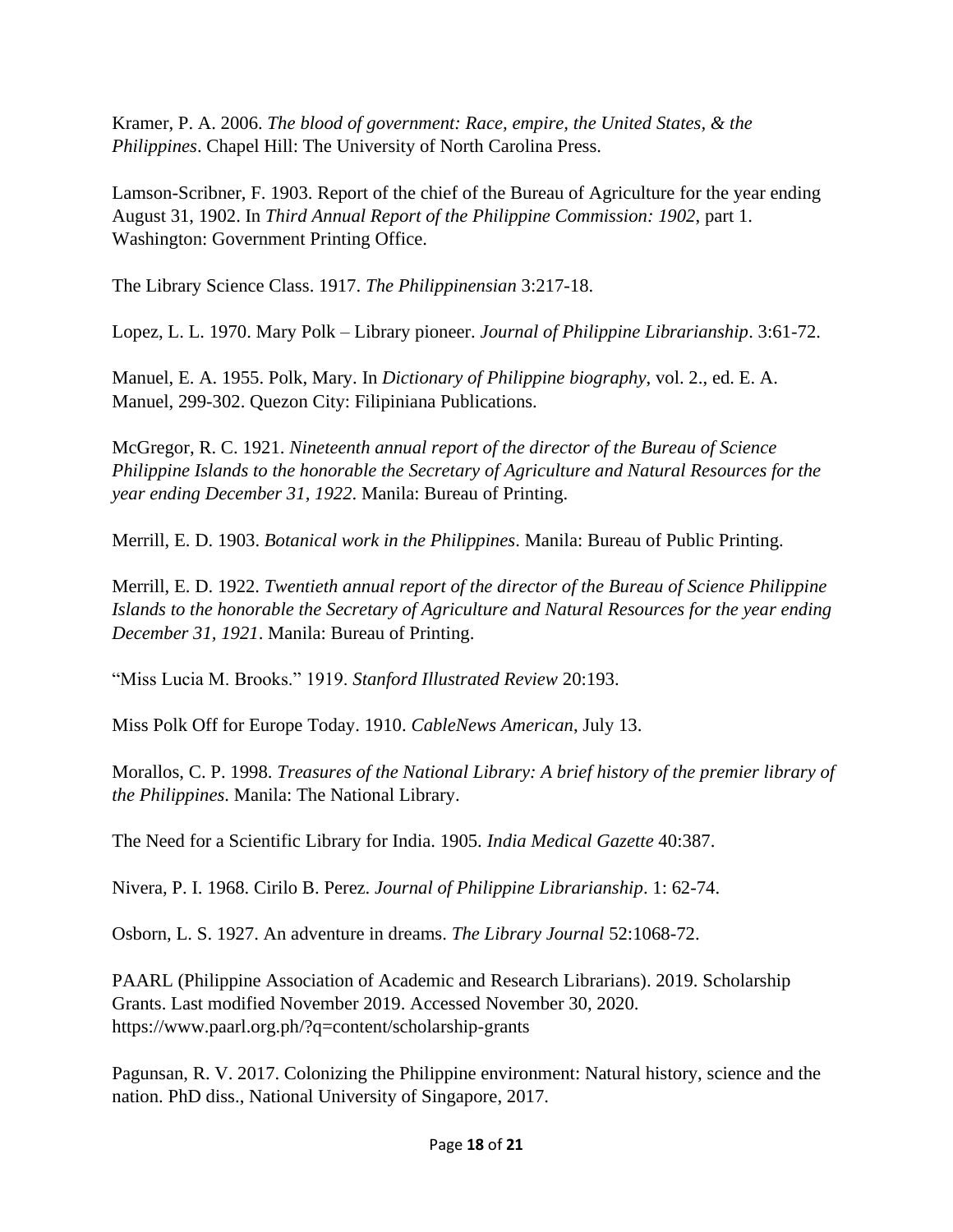Paul Caspar Freer. 1912. *The Physician and Surgeon* 34: 371-75.

Perez, C. B. 1921. Letter to Miss [Mary] Hazeltine, 17 January. Library School Student Files. Series 7/20/8, box 48, folder: Bernardo, Gabriel, subfolder: Philippines Correspondence. University of Wisconsin-Madison Archives, University of Wisconsin-Madison.

Perez, C. B. 1931. Mary Polk: Library pioneer. *The Library Mirror* 2(1):24-26.

Personal Profile. 1958. *Journal of Agricultural and Food Chemistry* 6:320. doi:10.1021/ jf60086a608.

Pioneer Manila Editor. 1913. *The Fourth Estate*, November 15.

Polk, M. 1894. Letter to J. Swaine, 11 February. Indiana University President's Office Records, 1893-1902. Correpsondence, 1893-1902, box 35, folder "Polk, Mary". Indiana University Archives, Indiana University. http://purl.dlib.indiana.edu/iudl/findingaids/archives/InU-Ar-VAA2656

Polk, M. 1896. Letter to J. Swaine, 29 May. Indiana University President's Office Records, 1893-1902. Correpsondence, 1893-1902, box 35, folder "Polk, Mary". Indiana University Archives, Indiana University. http://purl.dlib.indiana.edu/iudl/findingaids/archives/InU-Ar-VAA2656

Polk, M. 1901a. Letter to J. Swaine, 25 March. Indiana University President's Office Records, 1893-1902. Correpsondence, 1893-1902, box 35, folder "Polk, Mary". Indiana University Archives, Indiana University. http://purl.dlib.indiana.edu/iudl/findingaids/archives/InU-Ar-VAA2656

Polk, M. 1901b. Letter to J. Swaine, 1 June. Indiana University President's Office Records, 1893-1902. Correpsondence, 1893-1902, box 35, folder "Polk, Mary". Indiana University Archives, Indiana University. http://purl.dlib.indiana.edu/iudl/findingaids/archives/InU-Ar-VAA2656

Polk, M. 1901c. Letter to J. Swaine, 25 November. Indiana University President's Office Records, 1893-1902. Correpsondence, 1893-1902, box 35, folder "Polk, Mary". Indiana University Archives, Indiana University. http://purl.dlib.indiana.edu/iudl/findingaids/archives/InU-Ar-VAA2656

Polk, M. 1910. The library of the Bureau of Science. *The Philippine Journal of Science* 5: 45-53.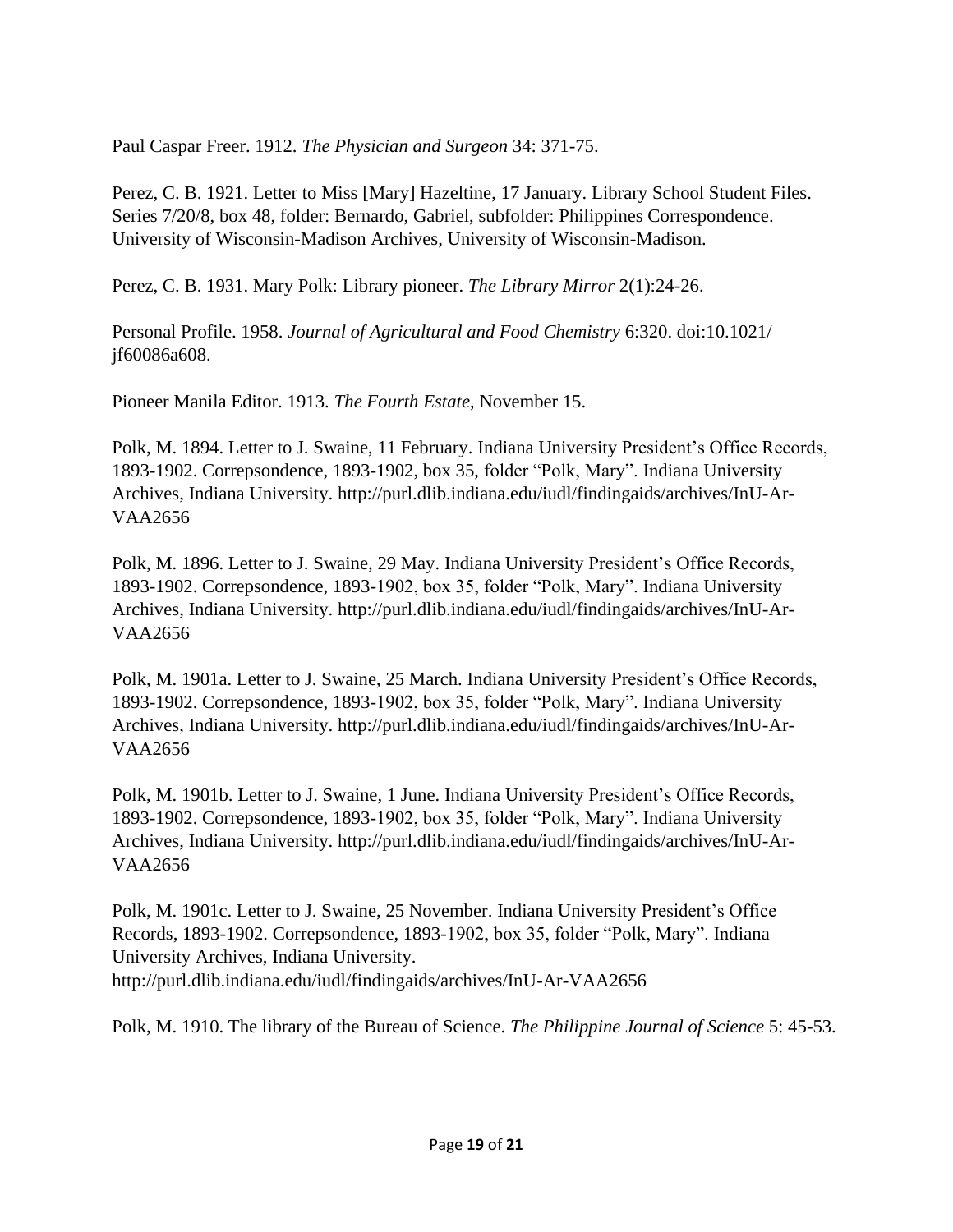Polk, M. [1911]. Letter to W. L. Bryan, undated. Indiana University President's Office Correspondence, 1902-1913, box 98, folder "Polk, Mary". Indiana University Archives, Indiana University. http://purl.dlib.indiana.edu/iudl/findingaids/archives/InU-Ar-VAA3710

Polk, M. 1918. The value of library training in secondary schools and in universities. *Philippine Journal of Education* 1: 120-14.

Polk, W. H. 1912. *Polk family and kinsmen*. Louisville, KY: Bradley & Gilber Co.

Quads. 1901. *Daily Palo Alto*, 15 November.

Reviews. 1904. *The British Medical Journal* 1(2261): 1020-23. doi:10.1136/bmj.1.2261.1020.

Robertson, J. A. 1910. Library work in Manila. *Library Journal* 35:366-67.

Rotor, A. B., and F. J. Dy. 1945. Rehabilitation of a medical center. In *Minutes of the Proceedings of the Fifty-Sixth Annual Meeting Held in Pittsburgh, Pennsylvania October 29, 30 and 31, 1945*, 60-61. Chicago: Association of American Medical Colleges.

Saniel, I. 1972. Forty-nine years of the Philippine Library Association. *Journal of Library History* 7: 301-312

Schultes, R. E. 1957. Elmer Drew Miller – An appreciation. *Taxon* 6:89-101. doi:10.1002/ j.1996-8175.1957.tb02704.x.

Sheldon, H. D. 1940. *History of University of Oregon*. Portland, OR: Binfords & Mort.

Smalley, F. 1911. *Alumni record and general catalogue of Syracuse University 1872-1910 including Genesse College, 1852-181 and Geneva Medical College, 1835-1872*, vol. 3, pt 2. Syracuse: Alumni Association of Syracuse University.

Stanford University (Leland Stanford Junior University). 1910. *Alumni directory and ten-year book, II, 1891-1910*. Stanford University, CA: The University.

Stevens, F. H. 1946. *Santo Tomas internment camp*. [New York: Stratford House].

Strong, R. P. 1910. *Eighth annual report of the director of the Bureau of Science to the Honorable the Secretary of the Interior for the year ending August 1, 1909*. Manila: Bureau of Printing.

University of the Philippines. 1917. *The University of the Philippines Catalogue 1916-1917, Announcements 1917-1918*. Manila: Bureau of Printing.